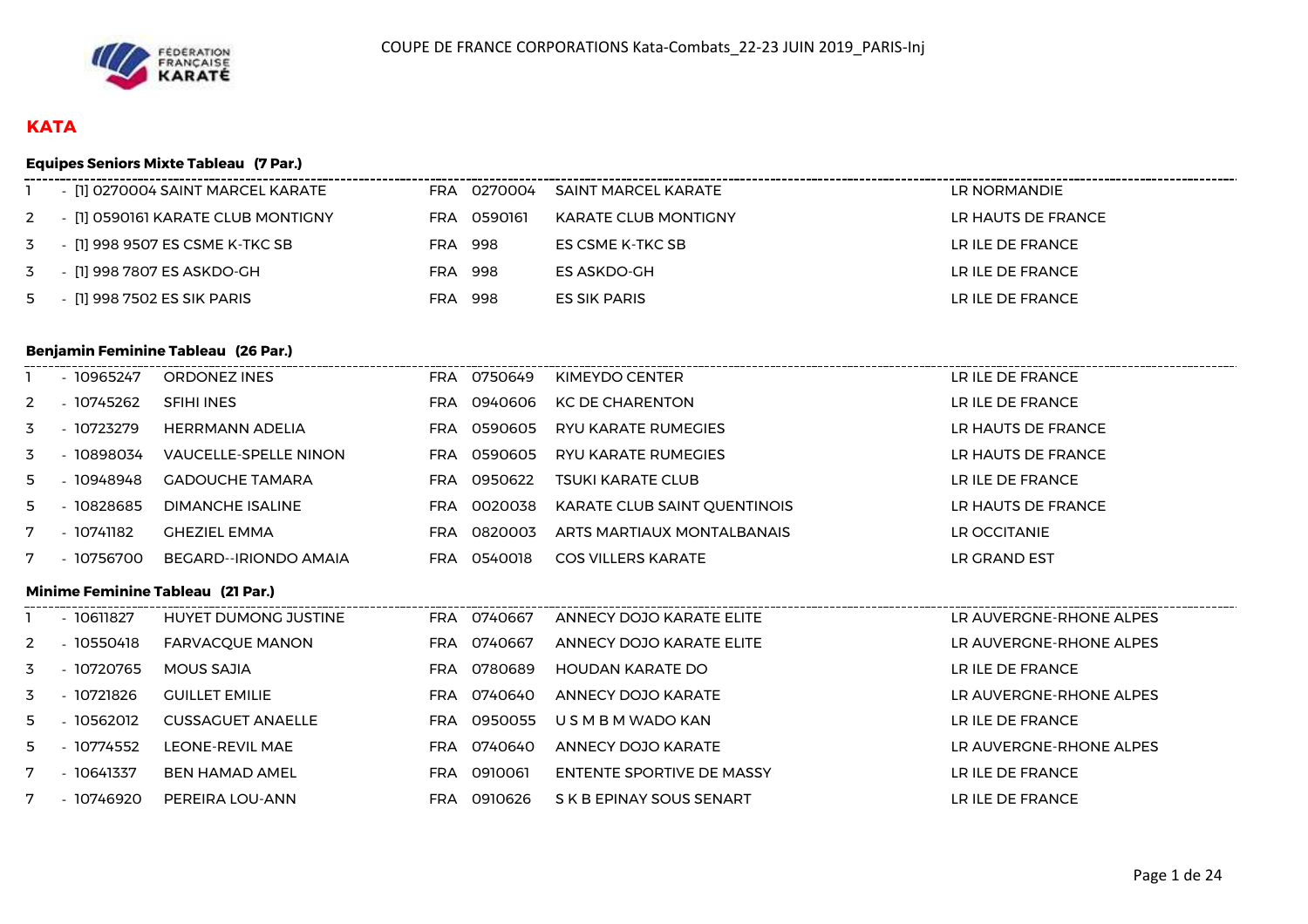

#### **Cadet Feminine Tableau (16 Par.)**

|                | - 10797994  | ---------------------------<br><b>COUTY CELIA</b> |     | FRA 0910061 | ENTENTE SPORTIVE DE MASSY                    | LR ILE DE FRANCE           |
|----------------|-------------|---------------------------------------------------|-----|-------------|----------------------------------------------|----------------------------|
| 2              | $-10301900$ | <b>MERMILLOD BLONDIN MATHILDE</b>                 |     | FRA 0740016 | SHOTOKAN KARAT+ë CLUB DE HAUTE SAVOIE SEYNOD | LR AUVERGNE-RHONE ALPES    |
| 3              | $-10680911$ | <b>BERROU VIOLETTE</b>                            |     | FRA 0780028 | USM LES CLAYES S BOIS                        | LR ILE DE FRANCE           |
| 3              | $- N/A$     | <b>MILLET MARIE</b>                               |     | <b>HORS</b> | FFK - Belgique                               | <b>HORS FFK - Belgique</b> |
| 5              | - 10439326  | <b>BARBARIN JOHANNE</b>                           |     | FRA 0380676 | KARATE CLUB DE CRAS                          | LR AUVERGNE-RHONE ALPES    |
| 5              | - 10837909  | <b>KHEMICI LOUISE DAMIA</b>                       |     | FRA 0940606 | <b>KC DE CHARENTON</b>                       | LR ILE DE FRANCE           |
| 7              | $-10359672$ | DAMIE JADE                                        |     | FRA 0590161 | <b>KARATE CLUB MONTIGNY</b>                  | LR HAUTS DE FRANCE         |
| 7              | $-10455339$ | <b>HADJADJ LISE</b>                               |     | FRA 0270004 | <b>SAINT MARCEL KARATE</b>                   | LR NORMANDIE               |
|                |             | <b>Junior Feminine Tableau (7 Par.)</b>           |     |             |                                              |                            |
|                | $-10439327$ | <b>BARBARIN NATACHA</b>                           |     |             | FRA 0380676 KARATE CLUB DE CRAS              |                            |
| 2              | $-10935499$ | HERBRETEAU KALKIDANE                              |     | FRA 9730001 | OKINAWA-TE KARATE DO CAYENNE                 | LR GUYANE                  |
| 3              | - 10711304  | <b>MEISSONNIER LEA</b>                            |     | FRA 0940071 | SPORTING INTERNATIONAL KARATE 94             | LR ILE DE FRANCE           |
| 3              | - 10444467  | <b>COQUENTIN MERINE</b>                           |     | FRA 0270004 | SAINT MARCEL KARATE                          | LR NORMANDIE               |
| 5              | $-10393320$ | <b>JOSSERAND CAMILLE</b>                          |     | FRA 0600034 | SHOTOKAN KARATE-DO VERNOLIEN                 | LR HAUTS DE FRANCE         |
| 5              | $-10196549$ | <b>LEROY CLEMENCE</b>                             |     | FRA 0020038 | KARATE CLUB SAINT QUENTINOIS                 | LR HAUTS DE FRANCE         |
|                |             | <b>Senior Feminine Tableau (18 Par.)</b>          |     |             |                                              |                            |
|                | $-10236367$ | <b>VINCENT ELISE</b>                              |     | FRA 0270004 | SAINT MARCEL KARATE                          | LR NORMANDIE               |
| $\overline{2}$ | - 09558471  | <b>GABRIEL CHARLENE</b>                           |     | FRA 0310633 | KARATE CLUB DE LAMASQUERE                    | LR OCCITANIE               |
| 3              | $-10259238$ | <b>DILL CAMILLE</b>                               |     | FRA 0950622 | <b>TSUKI KARATE CLUB</b>                     | LR ILE DE FRANCE           |
| 3              | $-09581353$ | <b>VERDY LYDIE</b>                                |     | FRA 0280013 | E S MAINTENON PIERRE KARATE                  | LR CENTRE VAL DE LOIRE     |
| 5              | $- N/A$     | <b>BRAECKE LISA</b>                               | N/A |             | Belgique                                     | <b>HORS FFK - Belgique</b> |
| 5              | $-10592012$ | <b>TRAN TANIA</b>                                 |     | FRA 0950622 | <b>TSUKI KARATE CLUB</b>                     | LR ILE DE FRANCE           |
| 7              | $-09596617$ | <b>BILLAUDOT CHLOE</b>                            |     | FRA 0270004 | <b>SAINT MARCEL KARATE</b>                   | LR NORMANDIE               |
| 7              | $-10441509$ | SMART EMMA                                        |     | FRA 0750022 | SPORTING INTERN K C                          | LR ILE DE FRANCE           |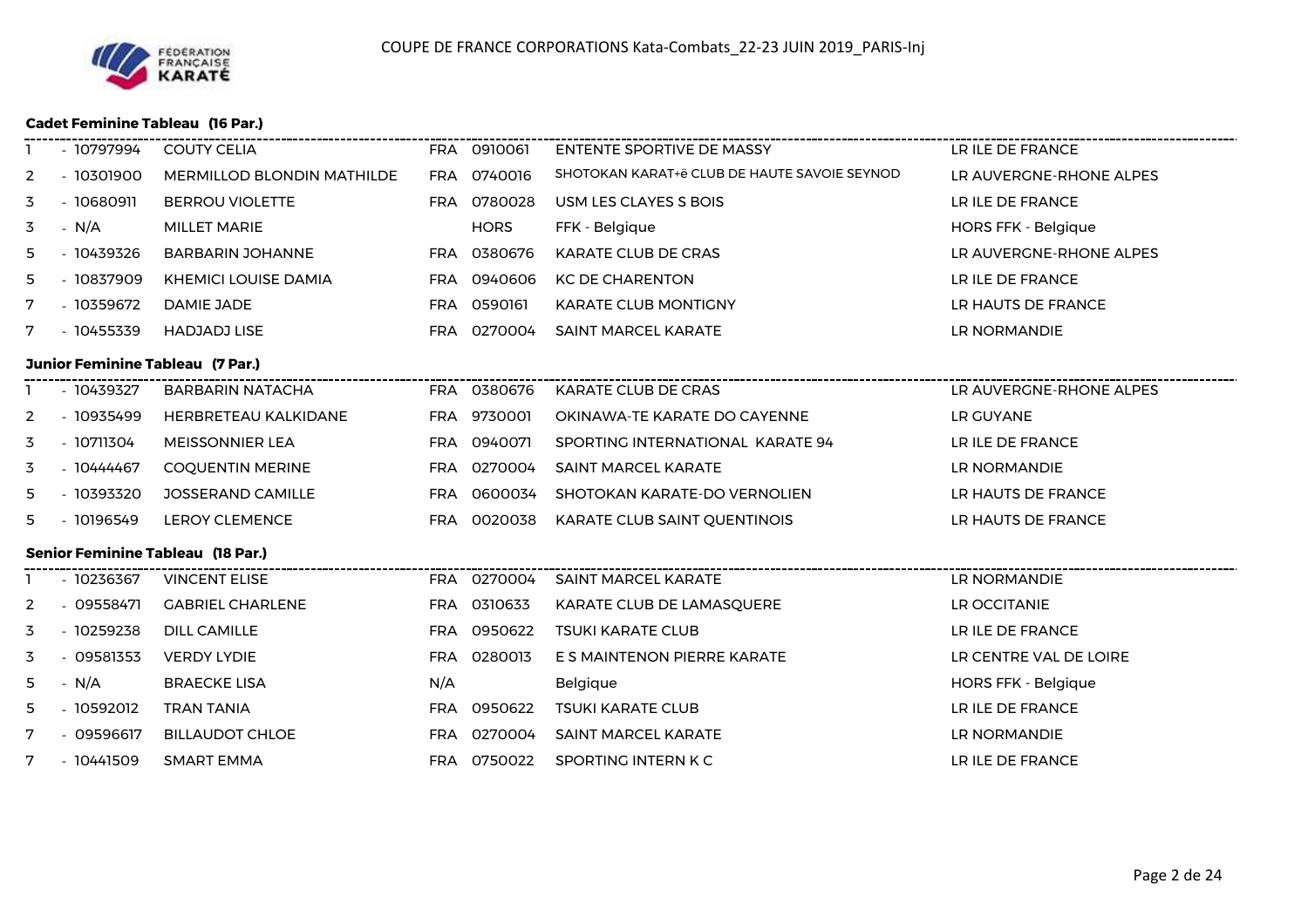#### **Vétéran 1 Feminine Tableau (11 Par.)**

|    | $-01435348$ | MIGDALSKI STEPHANIE                  | FRA 0910626 | S K B EPINAY SOUS SENART             | LR ILE DE FRANCE       |
|----|-------------|--------------------------------------|-------------|--------------------------------------|------------------------|
| 2  | $-09420088$ | <b>BOR SANELA</b>                    | FRA 0570007 | ASSOCIATION ARTS MARTIAUX SARREBOURG | LR GRAND EST           |
| 3  | - 10985002  | <b>PONCIN SIGRID</b>                 | FRA 0550614 | SHOTOKAN KARATE CLUB                 | LR GRAND EST           |
| 3  | - 10399907  | <b>CARDOT MAGALI</b>                 | FRA 0950090 | CLUB SP MUNICIPAL EAUBONNE           | LR ILE DE FRANCE       |
| 5. | - 10097197  | <b>SERENT CELINE</b>                 | FRA 0020038 | KARATE CLUB SAINT QUENTINOIS         | LR HAUTS DE FRANCE     |
| 5  | - 10733968  | <b>LAMBRON SOPHIE</b>                | FRA 0780606 | ENTENTE SPORTIVE DU PERRAY           | LR ILE DE FRANCE       |
|    |             | Vétéran 2 Feminine Tableau (12 Par.) |             |                                      |                        |
|    | $-09534307$ | <b>LUCIEN INGRID</b>                 | FRA 0940071 | SPORTING INTERNATIONAL KARATE 94     | LR ILE DE FRANCE       |
| 2  | $-09197257$ | <b>MERINDOL VALERIE</b>              | FRA 0750821 | <b>DOJO KIKENTAI</b>                 | LR ILE DE FRANCE       |
| 3  | - 01440771  | AUVRAY CAROLE                        | FRA 0750022 | SPORTING INTERN K C                  | LR ILE DE FRANCE       |
| 3  | - 01371046  | MONBILLARD SANDRA                    | FRA 0780084 | RAMBOUILLET SPORTS                   | LR ILE DE FRANCE       |
| 5. | $-09173363$ | <b>TOURNADRE CAROLINE</b>            | FRA 0860007 | STADE POITEVIN KARATE SPK            | LR NOUVELLE AQUITAINE  |
| 5. | $-00618300$ | <b>GAUDIN CATHERINE</b>              | FRA 0780033 | UNION SP DU VESINET                  | LR ILE DE FRANCE       |
| 7  | $-10381376$ | DE LIGNIERES VALERIE                 | FRA 0780084 | RAMBOUILLET SPORTS                   | LR ILE DE FRANCE       |
| 7  | - 10232252  | <b>CHU ELIANE</b>                    | FRA 0780033 | UNION SP DU VESINET                  | LR ILE DE FRANCE       |
|    |             | Vétéran 3 Feminine Tableau (3 Par.)  |             |                                      |                        |
|    | $-01368983$ | <b>BLONDEL MARIE CLAIRE</b>          | FRA 0950655 | KARATE CLUB DEUIL LA BARRE           | LR ILE DE FRANCE       |
| 2  | $-10530905$ | <b>BELLEMAIN VERONIQUE</b>           | FRA 0750022 | SPORTING INTERN K C                  | LR ILE DE FRANCE       |
| 3  | - 09564393  | ZAFRA AGNES                          | FRA 0310633 | KARATE CLUB DE LAMASQUERE            | LR OCCITANIE           |
| 3  | - 10146997  | ANDRIANARIVELO NIVO                  | FRA 0450618 | ASPTT ORLEANS KARATE                 | LR CENTRE VAL DE LOIRE |
|    |             |                                      |             |                                      |                        |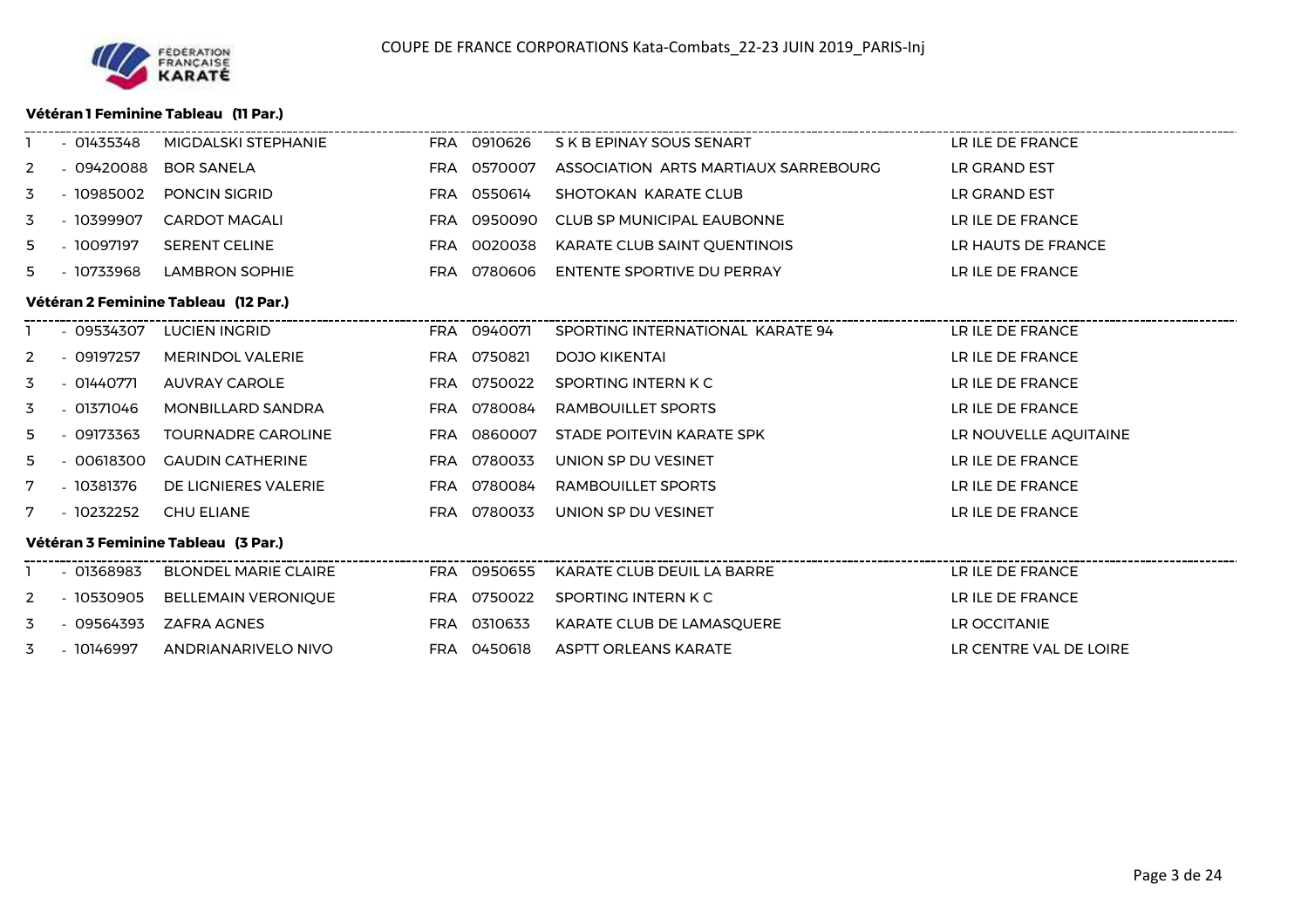

# **Benjamin Masculin Tableau (30 Par.)**

 $-$ 

| $-10770009$<br>$-10592076$<br>$-10643446$<br>$-11159602$<br>$-10456035$<br>$-10762308$<br>$-10511503$<br>$-10592115$<br>$-10807056$<br>$-10690139$<br>$-10756699$ | DEMMERLE BAPTISTE<br><b>TRAN TEDDY</b><br>ADJANONHOUN IHSANE<br>LAVALLEE ANTOINE<br><b>MANFREDINI HUGO</b><br><b>BEGUE WAEL</b><br><b>BARBASTE YANIS</b><br><b>Minime Masculin Tableau (16 Par.)</b><br>D ONGHIA ENZO<br>DANDOY GABRIEL<br><b>SAGE ROBIN</b> | <b>FRA</b><br><b>FRA</b><br><b>FRA</b><br><b>FRA</b><br><b>FRA</b><br>FRA<br><b>FRA</b> | FRA 0590605<br>0950622<br>0950622<br>0590605<br>0210630<br>0370039<br>FRA 0740016<br>FRA 0950622<br>0590061<br>0740629 | <b>RYU KARATE RUMEGIES</b><br><b>TSUKI KARATE CLUB</b><br><b>TSUKI KARATE CLUB</b><br>RYU KARATE RUMEGIES<br>AKDC<br>REVEIL SPORTIF ST CYR SUR LOIRE<br>SHOTOKAN KARAT+ë CLUB DE HAUTE SAVOIE SEYNOD<br><b>TSUKI KARATE CLUB</b><br>MAWASHI KARATE CLUB DE CAMBRAI | LR HAUTS DE FRANCE<br>LR ILE DE FRANCE<br>LR ILE DE FRANCE<br>LR HAUTS DE FRANCE<br>LR BOURGOGNE-FRANCHE COMTE<br>LR CENTRE VAL DE LOIRE<br>LR AUVERGNE-RHONE ALPES<br>LR ILE DE FRANCE<br>LR HAUTS DE FRANCE |
|-------------------------------------------------------------------------------------------------------------------------------------------------------------------|--------------------------------------------------------------------------------------------------------------------------------------------------------------------------------------------------------------------------------------------------------------|-----------------------------------------------------------------------------------------|------------------------------------------------------------------------------------------------------------------------|--------------------------------------------------------------------------------------------------------------------------------------------------------------------------------------------------------------------------------------------------------------------|---------------------------------------------------------------------------------------------------------------------------------------------------------------------------------------------------------------|
|                                                                                                                                                                   |                                                                                                                                                                                                                                                              |                                                                                         |                                                                                                                        |                                                                                                                                                                                                                                                                    |                                                                                                                                                                                                               |
|                                                                                                                                                                   |                                                                                                                                                                                                                                                              |                                                                                         |                                                                                                                        |                                                                                                                                                                                                                                                                    |                                                                                                                                                                                                               |
|                                                                                                                                                                   |                                                                                                                                                                                                                                                              |                                                                                         |                                                                                                                        |                                                                                                                                                                                                                                                                    |                                                                                                                                                                                                               |
|                                                                                                                                                                   |                                                                                                                                                                                                                                                              |                                                                                         |                                                                                                                        |                                                                                                                                                                                                                                                                    |                                                                                                                                                                                                               |
|                                                                                                                                                                   |                                                                                                                                                                                                                                                              |                                                                                         |                                                                                                                        |                                                                                                                                                                                                                                                                    |                                                                                                                                                                                                               |
|                                                                                                                                                                   |                                                                                                                                                                                                                                                              |                                                                                         |                                                                                                                        |                                                                                                                                                                                                                                                                    |                                                                                                                                                                                                               |
|                                                                                                                                                                   |                                                                                                                                                                                                                                                              |                                                                                         |                                                                                                                        |                                                                                                                                                                                                                                                                    |                                                                                                                                                                                                               |
|                                                                                                                                                                   |                                                                                                                                                                                                                                                              |                                                                                         |                                                                                                                        |                                                                                                                                                                                                                                                                    |                                                                                                                                                                                                               |
|                                                                                                                                                                   |                                                                                                                                                                                                                                                              |                                                                                         |                                                                                                                        |                                                                                                                                                                                                                                                                    |                                                                                                                                                                                                               |
|                                                                                                                                                                   |                                                                                                                                                                                                                                                              |                                                                                         |                                                                                                                        |                                                                                                                                                                                                                                                                    |                                                                                                                                                                                                               |
|                                                                                                                                                                   |                                                                                                                                                                                                                                                              |                                                                                         |                                                                                                                        | L ECOLE DE KARATE TRADITIONNEL ANNECIENNE                                                                                                                                                                                                                          | LR AUVERGNE-RHONE ALPES                                                                                                                                                                                       |
|                                                                                                                                                                   | BEGARD--IRIONDO XOANTO                                                                                                                                                                                                                                       |                                                                                         | FRA 0540018                                                                                                            | <b>COS VILLERS KARATE</b>                                                                                                                                                                                                                                          | LR GRAND EST                                                                                                                                                                                                  |
| $-10572409$                                                                                                                                                       | <b>CAPET PIERRE</b>                                                                                                                                                                                                                                          | <b>FRA</b>                                                                              | 0270004                                                                                                                | <b>SAINT MARCEL KARATE</b>                                                                                                                                                                                                                                         | LR NORMANDIE                                                                                                                                                                                                  |
| $-10460863$                                                                                                                                                       | DUPEBE TYBALD                                                                                                                                                                                                                                                |                                                                                         | FRA 0440666                                                                                                            | <b>KEN ZEN</b>                                                                                                                                                                                                                                                     | LR PAYS DE LOIRE                                                                                                                                                                                              |
| - 10455442                                                                                                                                                        | <b>BOR JEAN</b>                                                                                                                                                                                                                                              | <b>FRA</b>                                                                              | 0570007                                                                                                                | ASSOCIATION ARTS MARTIAUX SARREBOURG                                                                                                                                                                                                                               | LR GRAND EST                                                                                                                                                                                                  |
| $-10671149$                                                                                                                                                       | <b>BERY ERIC</b>                                                                                                                                                                                                                                             |                                                                                         |                                                                                                                        | <b>SAINT MARCEL KARATE</b>                                                                                                                                                                                                                                         | LR NORMANDIE                                                                                                                                                                                                  |
|                                                                                                                                                                   |                                                                                                                                                                                                                                                              |                                                                                         |                                                                                                                        |                                                                                                                                                                                                                                                                    |                                                                                                                                                                                                               |
| $-10394052$                                                                                                                                                       | <b>BUISSON MATTEO</b>                                                                                                                                                                                                                                        |                                                                                         |                                                                                                                        | <b>COS VILLERS KARATE</b>                                                                                                                                                                                                                                          | LR GRAND EST                                                                                                                                                                                                  |
| $-10258577$                                                                                                                                                       | <b>ESSAFI NAEL</b>                                                                                                                                                                                                                                           |                                                                                         |                                                                                                                        | L ECOLE DE KARATE TRADITIONNEL ANNECIENNE                                                                                                                                                                                                                          | LR AUVERGNE-RHONE ALPES                                                                                                                                                                                       |
| $-10639668$                                                                                                                                                       | ASSEMAT REMI                                                                                                                                                                                                                                                 |                                                                                         |                                                                                                                        | DOJO LANTONNAIS                                                                                                                                                                                                                                                    | LR NOUVELLE AQUITAINE                                                                                                                                                                                         |
| $-10637237$                                                                                                                                                       | <b>HOMBROUCK ROMAIN</b>                                                                                                                                                                                                                                      | <b>FRA</b>                                                                              | 0780032                                                                                                                | AS SPORTIVE KARATE DO CHESNAY                                                                                                                                                                                                                                      | LR ILE DE FRANCE                                                                                                                                                                                              |
| - 10382909                                                                                                                                                        | BADJI LAKHDAR NABIL                                                                                                                                                                                                                                          | <b>FRA</b>                                                                              | 0760044                                                                                                                | ATHLETIC CLUB RENAULT FONDERIE CLEON ACRFC                                                                                                                                                                                                                         | LR NORMANDIE                                                                                                                                                                                                  |
| $-10687340$                                                                                                                                                       | <b>BIASI DANIELE</b>                                                                                                                                                                                                                                         | <b>FRA</b>                                                                              | 0540006                                                                                                                | <b>KARATE CLUB DE CRUSNES</b>                                                                                                                                                                                                                                      | LR GRAND EST                                                                                                                                                                                                  |
|                                                                                                                                                                   |                                                                                                                                                                                                                                                              | FRA                                                                                     | 0780032                                                                                                                | AS SPORTIVE KARATE DO CHESNAY                                                                                                                                                                                                                                      | LR ILE DE FRANCE                                                                                                                                                                                              |
| - 10641907                                                                                                                                                        |                                                                                                                                                                                                                                                              |                                                                                         |                                                                                                                        |                                                                                                                                                                                                                                                                    | LR ILE DE FRANCE                                                                                                                                                                                              |
|                                                                                                                                                                   |                                                                                                                                                                                                                                                              | <b>Cadet Masculin Tableau (16 Par.)</b><br><b>CAUDRELIER QUENTIN</b>                    |                                                                                                                        | FRA 0270004<br>FRA 0540018<br>FRA 0740629<br>FRA 0330106                                                                                                                                                                                                           | $-10502498$<br><b>GODARD BAPTISTE</b><br>FRA 0780689<br><b>HOUDAN KARATE DO</b>                                                                                                                               |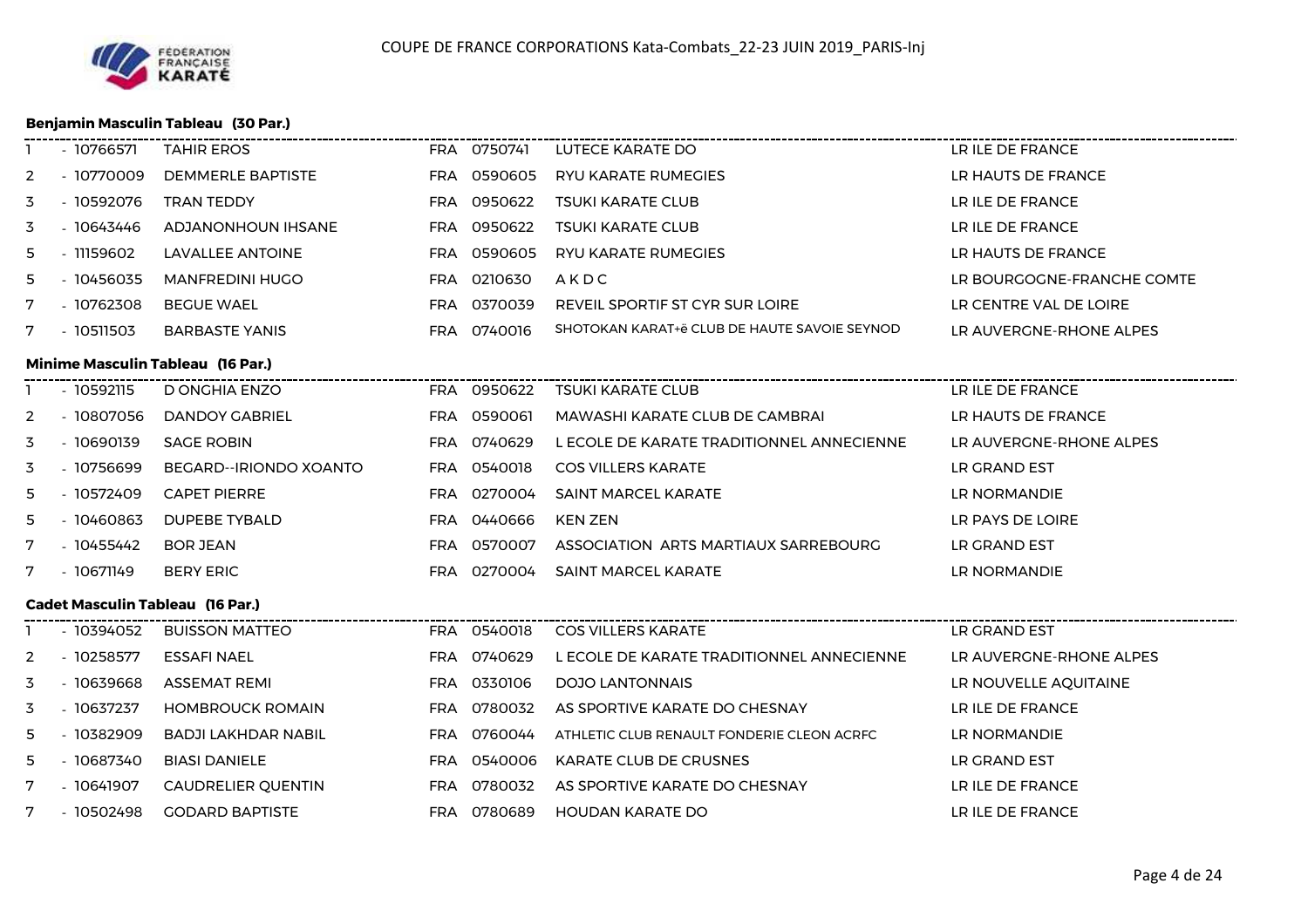

#### **Junior Masculin Tableau (12 Par.)**

|              | - 10471340  | <b>CORNOUAILLE HUGO</b>              | FRA 0910626 | S K B EPINAY SOUS SENART                  | LR ILE DE FRANCE           |
|--------------|-------------|--------------------------------------|-------------|-------------------------------------------|----------------------------|
| $\mathbf{2}$ | $-10401238$ | <b>SAGE ALEXIS</b>                   | FRA 0740629 | L ECOLE DE KARATE TRADITIONNEL ANNECIENNE | LR AUVERGNE-RHONE ALPES    |
| 3            | $-10315282$ | <b>MAROY THEO</b>                    | FRA 0910626 | S K B EPINAY SOUS SENART                  | LR ILE DE FRANCE           |
| 3            | - 10362428  | SIOHAN ERWAN                         | FRA 0210023 | UNION SP CHEMINOTS DIJONNAIS              | LR BOURGOGNE-FRANCHE COMTE |
| 5            | $-10326414$ | <b>MOUS BELKHIR</b>                  | FRA 0780689 | <b>HOUDAN KARATE DO</b>                   | LR ILE DE FRANCE           |
| 5.           | - 10601303  | <b>FONTAINE ALEXANDRE</b>            | FRA 0910741 | SPORTING KARATE BUDO DRAVEIL SKBD         | LR ILE DE FRANCE           |
| 7            | - 10179441  | <b>VIDON HUGO</b>                    | FRA 0540006 | KARATE CLUB DE CRUSNES                    | LR GRAND EST               |
| 7            | - 10238902  | DULIZE CARL                          | FRA 0270008 | KARATE SHOTOKAN LE NEUBOURG               | LR NORMANDIE               |
|              |             | Senior Masculin Tableau (19 Par.)    |             |                                           |                            |
|              |             | - 09404624 PRESTO HARINJAKA          | FRA 0310029 | <b>BALMA SAINT EXUPERY 31</b>             | LR OCCITANIE               |
| 2            | - 10315410  | PRACHANT ALEXANDRE                   | FRA 0910661 | SPORTING KARATE BUDO ELITE                | LR ILE DE FRANCE           |
| 3            | - 10298447  | NITHIYANANTHAN KICHOTH               | FRA 0750022 | SPORTING INTERN K C                       | LR ILE DE FRANCE           |
| 3            | $-10552457$ | <b>MAZURAIS DAIVY</b>                | FRA 0370001 | <b>MABUSHI VEIGNE CLUB KARATE</b>         | LR CENTRE VAL DE LOIRE     |
| 5            | $-10251860$ | VASSAL GREGOIRE                      | FRA 0910626 | S K B EPINAY SOUS SENART                  | LR ILE DE FRANCE           |
| 5            | - 10019991  | <b>LECOUFLE REMY</b>                 | FRA 0270004 | SAINT MARCEL KARATE                       | LR NORMANDIE               |
| 7            | - 09571313  | LHERMINIER WESLEY                    | FRA 0270012 | SHOTOKAN KARATE CLUB ANDRESIEN            | LR NORMANDIE               |
| 7            | - 09082872  | HENNEQUIN MATHIEU                    | FRA 0210630 | AKDC                                      | LR BOURGOGNE-FRANCHE COMTE |
|              |             | Vétéran 1 Masculin Tableau (18 Par.) |             |                                           |                            |
|              |             | - 09193304 VIRANAIKEN CHRISTOPHE     |             | FRA 0850004 KARATE CLUB DE CHANTONNAY     | LR PAYS DE LOIRE           |
| 2            | - 08941770  | <b>BUI JEAN LUC</b>                  | FRA 0740640 | <b>ANNECY DOJO KARATE</b>                 | LR AUVERGNE-RHONE ALPES    |
| 3            | $-01443562$ | <b>BAPELLE DAVID</b>                 | FRA 0890602 | APPOIGNY KARATE SHOTOKAN ARTS MARTIAUX    | LR BOURGOGNE-FRANCHE COMTE |
| 3            | $-10081205$ | <b>HADDOUCHI TOUFIK</b>              | FRA 0600702 | ASSOCIATION DES ARTS MARTIAUX MARGNOTINS  | LR HAUTS DE FRANCE         |
| 5            | - 10453083  | NIANG ALIOUNE                        | FRA 0780084 | RAMBOUILLET SPORTS                        | LR ILE DE FRANCE           |
| 5            | $-01438780$ | POULET MATHIEU                       | FRA 0020609 | EC DES A M FRESNOY LE GRAND               | LR HAUTS DE FRANCE         |
| 7            | - 10722469  | <b>MANFREDINI RICHARD</b>            | FRA 0210630 | AKDC                                      | LR BOURGOGNE-FRANCHE COMTE |
| 7            | $-10634108$ | AIT ARAB SAMIR                       | FRA 0950622 | <b>TSUKI KARATE CLUB</b>                  | LR ILE DE FRANCE           |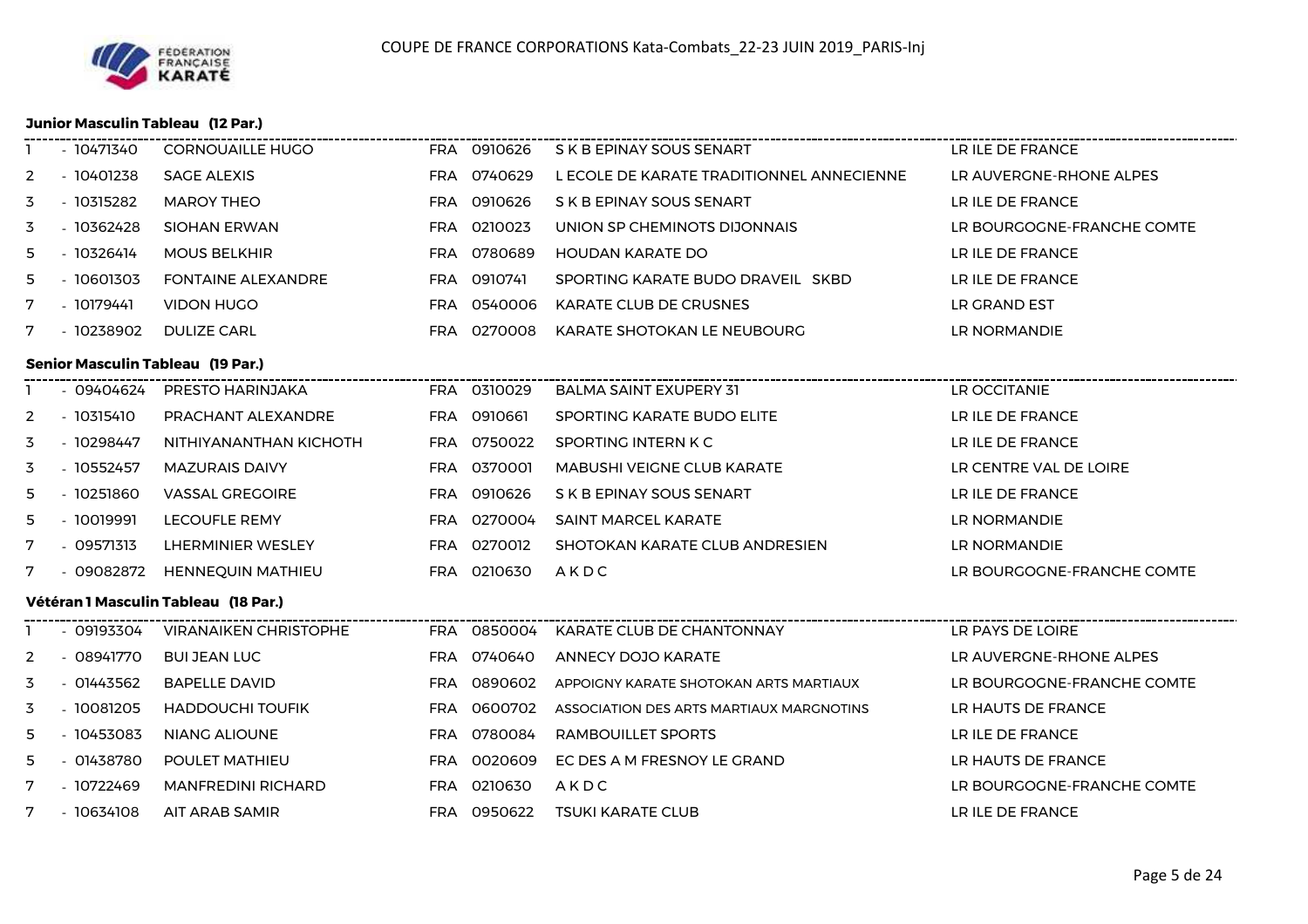#### **Vétéran 2 Masculin Tableau (16 Par.)**

|                | $-00690235$ | <b>DEKREON ERIC</b>                 |            | FRA 0680695 | TANSEI KARATE                             | LR GRAND EST               |
|----------------|-------------|-------------------------------------|------------|-------------|-------------------------------------------|----------------------------|
| 2              | $-01065623$ | NAIRE PHILIPPE                      |            | FRA 0740629 | L ECOLE DE KARATE TRADITIONNEL ANNECIENNE | LR AUVERGNE-RHONE ALPES    |
| 3              | $-01139497$ | <b>ARLOT SEBASTIEN</b>              |            | FRA 0750022 | SPORTING INTERN K C                       | LR ILE DE FRANCE           |
| 3              | $-01203237$ | AMOUYAL DAVID                       |            | FRA 0940606 | <b>KC DE CHARENTON</b>                    | LR ILE DE FRANCE           |
| 5.             | $-01034388$ | <b>ELISABETH ERIC</b>               |            | FRA 0140001 | <b>CLUB ATHLETIQUE LEXOVIEN</b>           | LR NORMANDIE               |
| 5              | $-01407881$ | PEDENAUD PATRICK                    |            | FRA 0780032 | AS SPORTIVE KARATE DO CHESNAY             | LR ILE DE FRANCE           |
| 7              | - N/A       | <b>JOLY PASCAL</b>                  |            | N/A         | Belgique                                  | <b>HORS FFK - Belgique</b> |
| 7              | - 01363021  | <b>BUSSIERE HERVE</b>               |            | FRA 0270019 | ACOUIGNY KARATE CLUB                      | LR NORMANDIE               |
|                |             | Vétéran 3 Masculin Tableau (9 Par.) |            |             |                                           |                            |
|                | $-00681047$ | NGUYEN THANH NHAN ALAIN             |            | FRA 0140001 | <b>CLUB ATHLETIQUE LEXOVIEN</b>           | LR NORMANDIE               |
| 2              | - 00673774  | ANDLAUER STEPHANE                   |            | FRA 0940677 | MANDRES LES ROSES KARATE CLUB             | LR ILE DE FRANCE           |
| 3              | - 01177102  | <b>CORRIERI J PAUL</b>              |            | FRA 0200002 | AMI SHITO RYU KARATE DO                   | LR CORSE                   |
| 3              | $-01329381$ | <b>BLONDEL BERNARD</b>              | <b>FRA</b> | 0920665     | <b>KARATE INSTITUT STYLE SHOTOKAN</b>     | LR ILE DE FRANCE           |
| 5.             | - N/A       | MILLET PATRICK                      |            | N/A         | Belgique                                  | HORS FFK - Belgique        |
| 5.             | - 09521739  | <b>BRIGUI NORDINE</b>               |            | FRA 0620734 | KARATE CLUB EVIN MALMAISON                | LR HAUTS DE FRANCE         |
|                |             | Vétéran 4 Masculin Tableau (5 Par.) |            |             |                                           |                            |
|                | - 09339758  | <b>EDJEKOUANE FARID</b>             |            | FRA 0920657 | <b>KARATE CLUB COLOMBES</b>               | LR ILE DE FRANCE           |
| 2              | $-00973983$ | DORE JEAN CHARLES                   |            | FRA 0750022 | SPORTING INTERN K C                       | LR ILE DE FRANCE           |
| 3              | $-00853762$ | <b>KERSPERN YVES</b>                |            | FRA 0270008 | KARATE SHOTOKAN LE NEUBOURG               | LR NORMANDIE               |
| 3              | - 01524464  | <b>BOR PAUL</b>                     |            | FRA 0570007 | ASSOCIATION ARTS MARTIAUX SARREBOURG      | LR GRAND EST               |
| 5 <sub>1</sub> | $-01160905$ | LEMPEREUR ANDRE                     |            | FRA 0110639 | ACADEMIE NARBONNAISE DE KARATE            | LR OCCITANIE               |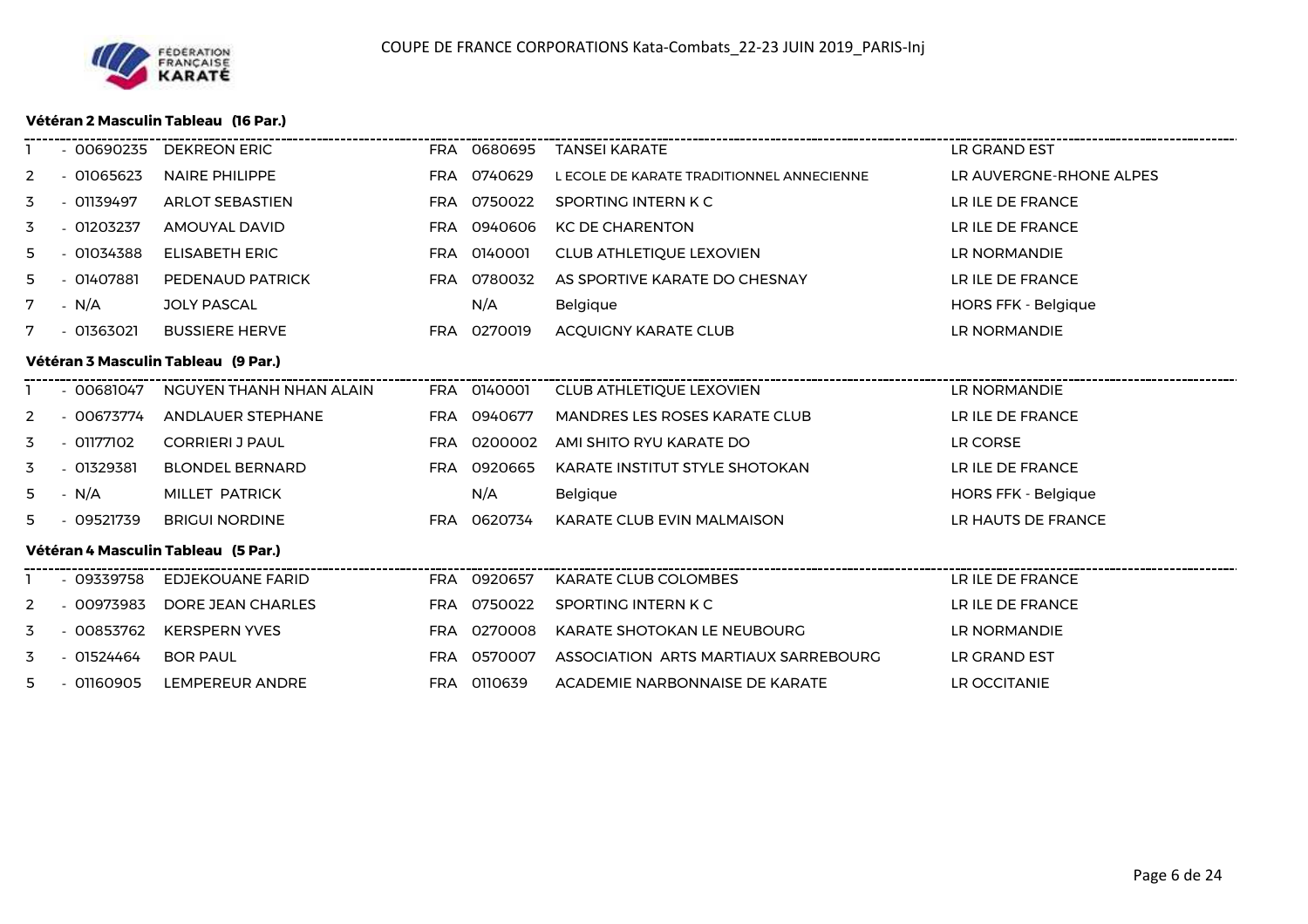

## **COMBATS**

|   |                          | <b>Equipes Seniors Feminine Tableau (3 Par.)</b> |     |             |                                           |                        |
|---|--------------------------|--------------------------------------------------|-----|-------------|-------------------------------------------|------------------------|
|   |                          | - [1] 0910691 KARATE SHOTOKAN ESSONNIEN          |     | FRA 0910691 | KARATE SHOTOKAN ESSONNIEN                 | LR ILE DE FRANCE       |
| 2 |                          | - [1] 0750741 LUTECE KARATE DO                   |     | FRA 0750741 | LUTECE KARATE DO                          | LR ILE DE FRANCE       |
| 3 |                          | - [1] 0860007 STADE POITEVIN KARATE SPK          |     | FRA 0860007 | STADE POITEVIN KARATE SPK                 | LR NOUVELLE AQUITAINE  |
|   |                          | <b>Equipes Seniors Masculin Tableau (9 Par.)</b> |     |             |                                           |                        |
|   |                          | $-$ [1] 0750705 CLUBS OMNISPORTS E G F           |     |             | FRA 0750705 CLUBS OMNISPORTS E G F        | LR ILE DE FRANCE       |
| 2 | - [1] 0750032 K.A.J.Y.N. |                                                  |     | FRA 0750032 | K.A.J.Y.N.                                | LR ILE DE FRANCE       |
| 3 |                          | - [1] 998 2702 ES INTER EVREUX LOUVIERS          |     | FRA 998     | <b>ES INTER EVREUX LOUVIERS</b>           | LR NORMANDIE           |
| 3 |                          | - [1] 0270018 STADE PORTE NORMANDE VERNON        |     | FRA 0270018 | STADE PORTE NORMANDE VERNON               | LR NORMANDIE           |
| 5 |                          | - [1] 0570048 KARATE DO BOULANGE                 |     | FRA 0570048 | <b>KARATE DO BOULANGE</b>                 | LR GRAND EST           |
| 5 |                          | - [1] 0680014 ESPERANCE 1893 KARATE MULHOUSE     |     | FRA 0680014 | ESPERANCE 1893 KARATE MULHOUSE            | LR GRAND EST           |
|   |                          | Benjamin -30 kg Feminine Tableau (8 Par.)        |     |             |                                           |                        |
|   | - 10744663               | <b>HSAINI MAISSA</b>                             |     | FRA 0450659 | ASCOUX SPORTS SECTION KARATE ET KRAV MAGA | LR CENTRE VAL DE LOIRE |
| 2 | - 10857279               | <b>KHACEF TESNIM</b>                             |     | FRA 0780734 | ASSOCIATION KARATE CLUB DE BUCHELAY       | LR ILE DE FRANCE       |
| 3 | $-11054310$              | <b>BEN AISSA BALKIS</b>                          |     | FRA 0940611 | K O S VILLENEUVE                          | LR ILE DE FRANCE       |
| 3 | - 10919684               | <b>FERNANDES SARA</b>                            |     | FRA 0940611 | K O S VILLENEUVE                          | LR ILE DE FRANCE       |
| 5 | $-10906851$              | <b>NOAILLE ALICE</b>                             |     | FRA 0270010 | CL SP BEAUMONTAIS C S B                   | LR NORMANDIE           |
| 5 | $-10925526$              | AGOURAM SARAH                                    |     | FRA 0920067 | <b>COURBEVOIE SPORTS KARATE</b>           | LR ILE DE FRANCE       |
|   |                          | Benjamin -35 kg Feminine Tableau (11 Par.)       |     |             | -------------------------------           |                        |
|   | - 10883427               | ARZUMIAN MONICA                                  |     | FRA 0860007 | STADE POITEVIN KARATE SPK                 | LR NOUVELLE AQUITAINE  |
| 2 | - 10720596               | <b>HAFEZAN NELISA</b>                            |     | FRA 0920067 | <b>COURBEVOIE SPORTS KARATE</b>           | LR ILE DE FRANCE       |
| 3 | - 10874854               | <b>MEKHANE HANIA</b>                             |     | FRA 0940048 | UNION SPORTIVE DE CRETEIL                 | LR ILE DE FRANCE       |
| 3 | - 10773439               | <b>HOMRI TESNIME</b>                             |     | FRA 0940048 | UNION SPORTIVE DE CRETEIL                 | LR ILE DE FRANCE       |
| 5 | $-11062297$              | PUAUD JULIE                                      | FRA | 0940606     | <b>KC DE CHARENTON</b>                    | LR ILE DE FRANCE       |
| 5 | $-10813963$              | DHAIBY YASMINE                                   |     | FRA 0920067 | <b>COURBEVOIE SPORTS KARATE</b>           | LR ILE DE FRANCE       |
| 7 | $-10464112$              | <b>DUGAUQUIER MARIE</b>                          |     | FRA 0950055 | U S M B M WADO KAN                        | LR ILE DE FRANCE       |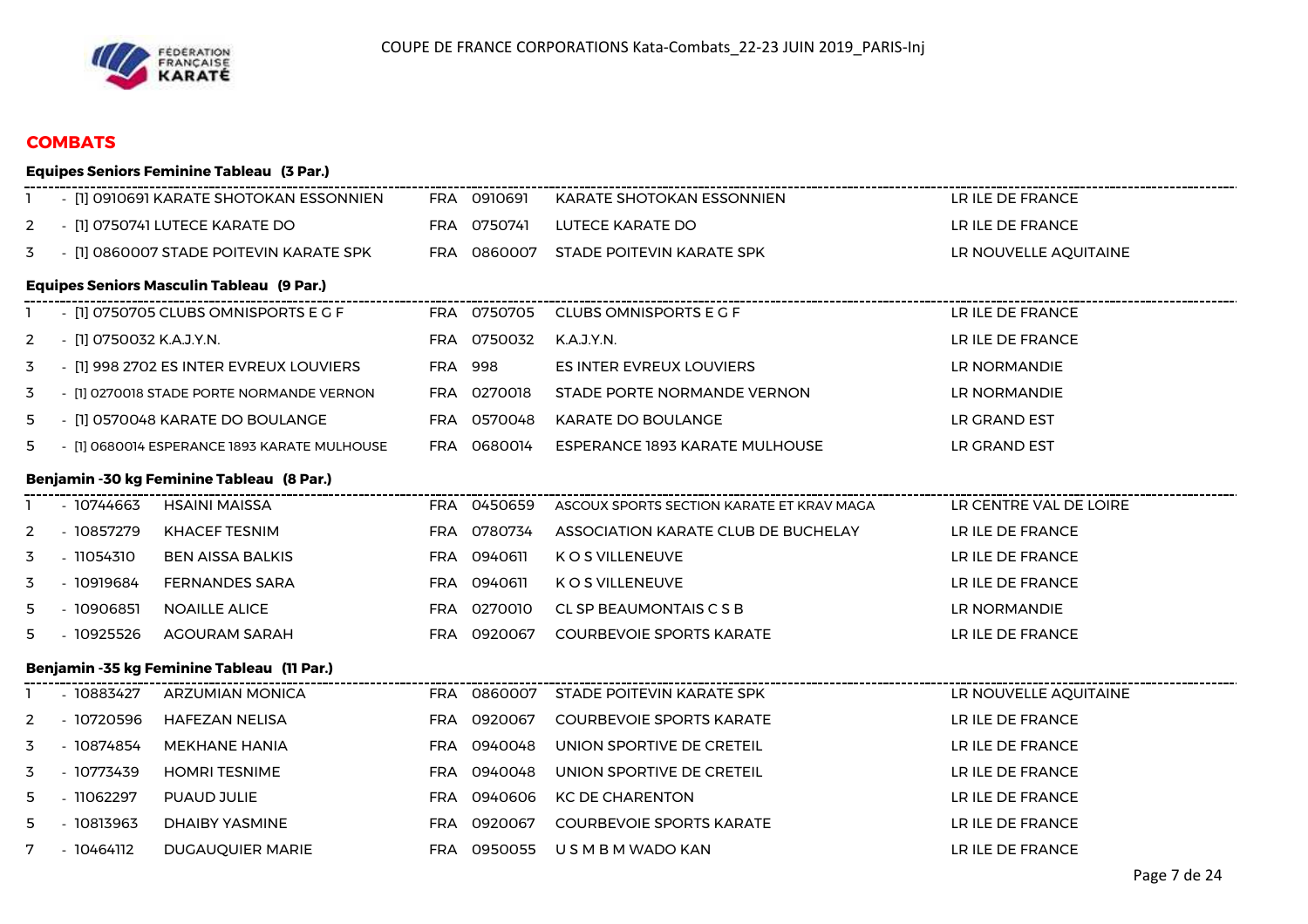#### **Benjamin -40 kg Feminine Tableau (16 Par.)**

| -1 | - 10745262  | SFIHI INES                                 |     | FRA 0940606 | <b>KC DE CHARENTON</b>                       | LR ILE DE FRANCE        |
|----|-------------|--------------------------------------------|-----|-------------|----------------------------------------------|-------------------------|
| 2  | $-10699651$ | <b>GUEGAN CALI</b>                         |     | FRA 0280013 | E S MAINTENON PIERRE KARATE                  | LR CENTRE VAL DE LOIRE  |
| 3  | $-10657702$ | <b>CHARTIER LEA</b>                        |     | FRA 0600679 | <b>SHOTOKAN CLUB HENONVILLE</b>              | LR HAUTS DE FRANCE      |
| 3  | $-10935271$ | PICAZO LUQUE ELEONOR                       |     | FRA 0590015 | <b>KARATE CLUB MOUVALLOIS</b>                | LR HAUTS DE FRANCE      |
| 5  | $-10842737$ | LEROQUAIS GABRIELLE                        |     | FRA 0600012 | U S C KARATE SHOTOKAN                        | LR HAUTS DE FRANCE      |
| 5  | $-10822892$ | <b>LOUBLI STEVLIE</b>                      |     | FRA 0540002 | KARATE CLUB DE SAINT MAX                     | LR GRAND EST            |
| 7  | - 10820963  | POYRAZ MAELIE                              |     | FRA 0950107 | <b>KARATE CLUB DOMONT</b>                    | LR ILE DE FRANCE        |
| 7  | $-10930121$ | <b>CATHERINE ELSA</b>                      |     | FRA 0500015 | <b>KARATE CLUB CERENCES</b>                  | LR NORMANDIE            |
|    |             | Benjamin -45 kg Feminine Tableau (15 Par.) |     |             |                                              |                         |
|    | - 10636855  | <b>D'ANDREA OCEANE</b>                     |     | FRA 0780689 | HOUDAN KARATE DO                             | LR ILE DE FRANCE        |
| 2  | $-10805790$ | <b>RETORY CELYA</b>                        |     | FRA 0920067 | <b>COURBEVOIE SPORTS KARATE</b>              | LR ILE DE FRANCE        |
| 3  | - 10737016  | ETALOUKI AYA                               | FRA | 0930718     | NEUILLY PLAISANCE KARATE CLUB                | LR ILE DE FRANCE        |
| 3  | $-10699652$ | <b>GUEGAN MILA</b>                         | FRA | 0280013     | E S MAINTENON PIERRE KARATE                  | LR CENTRE VAL DE LOIRE  |
| 5  | - 10754609  | <b>DECOUZON ALIXIA</b>                     | FRA | 0740016     | SHOTOKAN KARAT+ë CLUB DE HAUTE SAVOIE SEYNOD | LR AUVERGNE-RHONE ALPES |
| 5  | $-10889612$ | <b>KACIMI CELINA</b>                       | FRA | 0590063     | TSUKI KARATE CLUB ANZIN VALENCIENNES         | LR HAUTS DE FRANCE      |
| 7  | - 10654698  | SINCERE JADE                               |     | FRA 0270009 | UNION SP GRAVIGNY SECTION KA                 | LR NORMANDIE            |
| 7  | - 11157606  | <b>JANKOVIC ADRIANA</b>                    |     | FRA 0930718 | NEUILLY PLAISANCE KARATE CLUB                | LR ILE DE FRANCE        |
|    |             | Benjamin -50 kg Feminine Tableau (8 Par.)  |     |             |                                              |                         |
|    | - 10844087  | PIGNOLET SHAYNA                            |     | FRA 0270017 | SEN KARATE LOUVIERS                          | LR NORMANDIE            |
| 2  | $-10810746$ | <b>LEGHAT NARJESS</b>                      |     | FRA 0950622 | <b>TSUKI KARATE CLUB</b>                     | LR ILE DE FRANCE        |
| 3  | $-10866845$ | <b>MOREL AGATHA</b>                        |     | FRA 9730001 | OKINAWA-TE KARATE DO CAYENNE                 | LR GUYANE               |
| 3  | $-10718314$ | <b>TURPIN ELOANE</b>                       |     | FRA 0020036 | KARATE BUDO KAI                              | LR HAUTS DE FRANCE      |
| 5  | $-11083333$ | <b>COUSIN CYRILINE</b>                     |     | FRA 0270010 | CL SP BEAUMONTAIS C S B                      | LR NORMANDIE            |
| 5. | $-10803943$ | <b>BLIVET MANDY</b>                        |     | FRA 0280011 | ATHLETIQUE CLUB LAIQUE ANETAIS               | LR CENTRE VAL DE LOIRE  |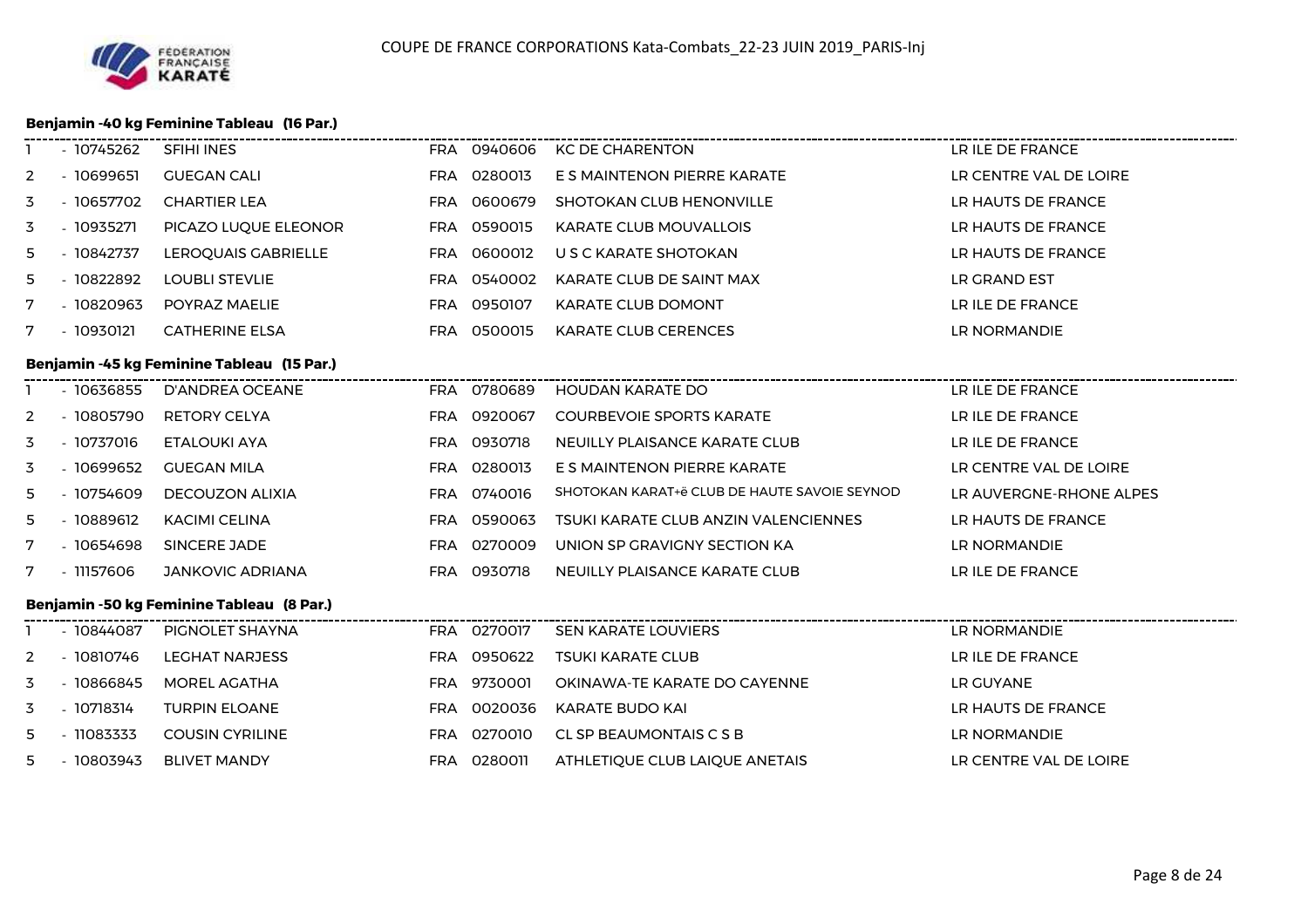

#### **Benjamin 50 et + kg Feminine Tableau (5 Par.)**

|   | - 10641046  | EL BTIOUI LAMOTTE JIHANE FRA 0210630     |             | AKDC                            | LR BOURGOGNE-FRANCHE COMTE |
|---|-------------|------------------------------------------|-------------|---------------------------------|----------------------------|
| 2 | - 10959795  | LAUX LUNA                                | FRA 0780084 | RAMBOUILLET SPORTS              | LR ILE DE FRANCE           |
| 3 | - 11052252  | <b>HEIDMANN MARINE</b>                   | FRA 0930718 | NEUILLY PLAISANCE KARATE CLUB   | LR ILE DE FRANCE           |
| 3 | - 10913675  | <b>FAES NICHAPA</b>                      | FRA 0270021 | KARATE CLUB PACEEN              | LR NORMANDIE               |
|   |             | Minime -35 kg Feminine Tableau (1 Par.)  |             |                                 |                            |
|   |             | 1 - 10562012 CUSSAGUET ANAELLE           |             | FRA 0950055 USMBM WADO KAN      | <b>ILE DE FANCE</b>        |
|   |             | Minime -40 kg Feminine Tableau (4 Par.)  |             |                                 |                            |
|   | - 10429301  | <b>DEKREON INES</b>                      |             | FRA 0680695 TANSEI KARATE       | LR GRAND EST               |
| 2 | - 11129958  | <b>CHARLIER LILOU</b>                    | FRA 0600046 | KARATE CLUB CHOISY AU BAC       | LR HAUTS DE FRANCE         |
| 3 | - 10904175  | <b>GARIDOU ELINA</b>                     | FRA 0780033 | UNION SP DU VESINET             | LR ILE DE FRANCE           |
| 3 | - 10786781  | LEPARLIER-GARCIA LEA                     | FRA 0600012 | U S C KARATE SHOTOKAN           | LR HAUTS DE FRANCE         |
|   |             | Minime -45 kg Feminine Tableau (9 Par.)  |             |                                 |                            |
|   | - 10375937  | <b>BUI MAI LINH</b>                      |             | FRA 0740640 ANNECY DOJO KARATE  |                            |
| 2 | - 10888685  | <b>CHAIBI OUIAM</b>                      | FRA 0860007 | STADE POITEVIN KARATE SPK       | LR NOUVELLE AQUITAINE      |
| 3 | $-10560218$ | <b>ZAZENE INES</b>                       | FRA 0940611 | K O S VILLENEUVE                | LR ILE DE FRANCE           |
| 3 | - 10648387  | ROCHART CAMILLE                          | FRA 0020652 | KARATE CLUB BUIRE VERVINS       | LR HAUTS DE FRANCE         |
| 5 | - 11133469  | <b>GUINTRAND INES</b>                    | FRA 0780033 | UNION SP DU VESINET             | LR ILE DE FRANCE           |
| 5 | - 10985348  | AZIZI LILIA                              | FRA 0940611 | K O S VILLENEUVE                | LR ILE DE FRANCE           |
|   |             | Minime -50 kg Feminine Tableau (15 Par.) |             |                                 |                            |
|   | - 10650172  | <b>WEISS LISA - MARIE</b>                | FRA 0670608 | KARATE CLUB SELESTAT            | LR GRAND EST               |
| 2 | - 10845364  | <b>BAS NOYEMIE</b>                       | FRA 0940606 | KC DE CHARENTON                 | LR ILE DE FRANCE           |
| 3 | - 10906870  | AIT BELAID FERIEL                        | FRA 0920067 | <b>COURBEVOIE SPORTS KARATE</b> | LR ILE DE FRANCE           |
| 3 | $-10813961$ | <b>DHAIBY NISRINE</b>                    | FRA 0920067 | <b>COURBEVOIE SPORTS KARATE</b> | LR ILE DE FRANCE           |
| 5 | $-10721826$ | <b>GUILLET EMILIE</b>                    | FRA 0740640 | ANNECY DOJO KARATE              | LR AUVERGNE-RHONE ALPES    |
| 5 | $-11236845$ | KOUDIR JINANE                            | FRA 0750705 | CLUBS OMNISPORTS E G F          | LR ILE DE FRANCE           |
| 7 | $-10563857$ | <b>MAGNIEN JULIETTE</b>                  | FRA 0600012 | U S C KARATE SHOTOKAN           | LR HAUTS DE FRANCE         |
| 7 | - 11087443  | KHEMICI LISA HELLA                       | FRA 0940606 | <b>KC DE CHARENTON</b>          | LR ILE DE FRANCE           |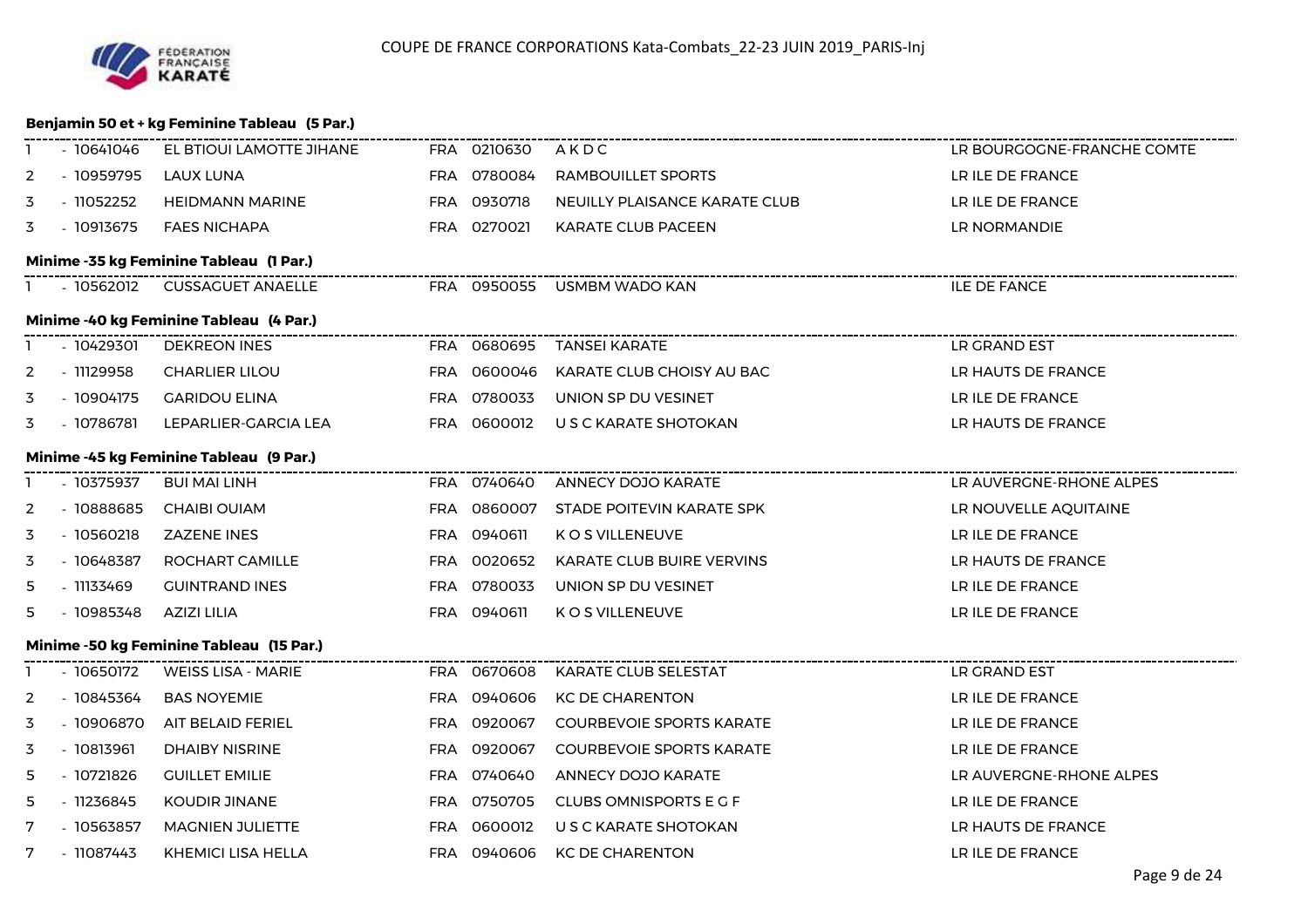#### **Minime -55 kg Feminine Tableau (5 Par.)**

|                | - 10720765  | MOUS SAJIA                                    |             | FRA 0780689 HOUDAN KARATE DO              | LR ILE DE FRANCE           |
|----------------|-------------|-----------------------------------------------|-------------|-------------------------------------------|----------------------------|
| 2              | $-10645564$ | MONCHAL CLARA                                 | FRA 0570048 | <b>KARATE DO BOULANGE</b>                 | LR GRAND EST               |
| 3              | $-10561869$ | <b>BENOIT ANAIS</b>                           | FRA 0210630 | AKDC                                      | LR BOURGOGNE-FRANCHE COMTE |
| 3              | $-10325413$ | <b>BEAUJEAN TESS</b>                          | FRA 0280013 | E S MAINTENON PIERRE KARATE               | LR CENTRE VAL DE LOIRE     |
| 5.             | $-10611827$ | HUYET DUMONG JUSTINE                          | FRA 0740667 | ANNECY DOJO KARATE ELITE                  | LR AUVERGNE-RHONE ALPES    |
|                |             | Minime 55 et + kg Feminine Tableau (10 Par.)  |             |                                           |                            |
|                | $-10715785$ | ARHUR MATHILDE                                | FRA 0370042 | <b>KARATE CLUB AMBOISE</b>                | LR CENTRE VAL DE LOIRE     |
| 2              | - 11008733  | AZEVEDO SAMAHE                                | FRA 0450659 | ASCOUX SPORTS SECTION KARATE ET KRAV MAGA | LR CENTRE VAL DE LOIRE     |
| 3              | $-10681519$ | <b>HSAINI SHAMSY</b>                          | FRA 0450659 | ASCOUX SPORTS SECTION KARATE ET KRAV MAGA | LR CENTRE VAL DE LOIRE     |
| 3              | $-10718395$ | MOUSSA CHAMSOUDINE MEYSOUNE                   | FRA 0490612 | KARATE TIMING EVOLUTION                   | LR PAYS DE LOIRE           |
| 5              | - 10721337  | LAI MI LANE KIMBERLEY AUDREY                  | FRA 0270004 | <b>SAINT MARCEL KARATE</b>                | LR NORMANDIE               |
| 5              | $-10416673$ | NAUBRON GHEZIEL ALYSSA                        | FRA 0360002 | <b>KARATE CLUB ISSOUDUN</b>               | LR CENTRE VAL DE LOIRE     |
| 7              | $-10932923$ | MEKERRI NEYLA                                 | FRA 0780027 | <b>BUDO KC LES MUREAUX</b>                | LR ILE DE FRANCE           |
|                |             |                                               |             |                                           |                            |
|                |             | <b>Cadet -47 kg Feminine Tableau (5 Par.)</b> |             |                                           |                            |
|                | $-10622854$ | <b>GIRARD EMILIE</b>                          |             |                                           |                            |
| $\overline{2}$ | - 10737014  | ETALOUKI IKRAM                                | FRA 0930718 | NEUILLY PLAISANCE KARATE CLUB             | LR ILE DE FRANCE           |
| 3              | - 10597489  | URSULET SANAA                                 | FRA 0500009 | GRANVILLE KARATE KAI                      | LR NORMANDIE               |
| 3              | $-10616093$ | <b>BAS LOUSSINE</b>                           | FRA 0940606 | <b>KC DE CHARENTON</b>                    | LR ILE DE FRANCE           |
| 5.             | - 10984640  | <b>BENMILOUDI INES</b>                        | FRA 0270017 | <b>SEN KARATE LOUVIERS</b>                | LR NORMANDIE               |
|                |             | <b>Cadet -54 kg Feminine Tableau (8 Par.)</b> |             |                                           |                            |
|                | - 10330367  | FOLLMER CHLOE                                 | FRA 0570618 | KARATE DO SARRALBE                        | LR GRAND EST               |
| 2              | $-10313322$ | LIMA ANGELINA                                 | FRA 0920079 | C S M PUTEAUX                             | LR ILE DE FRANCE           |
| 3              | - 10702041  | <b>VUILLEMIN FIONA</b>                        | FRA 0930080 | KCVO                                      | LR ILE DE FRANCE           |
| 3              | $-10669625$ | <b>COSMIR ANDREA</b>                          | FRA 0930704 | RED STAR CLUB MONTREUILLOIS               | LR ILE DE FRANCE           |
| 5              | $-10467461$ | LEVENEUR MELISSA                              | FRA 0270010 | CL SP BEAUMONTAIS C S B                   | LR NORMANDIE               |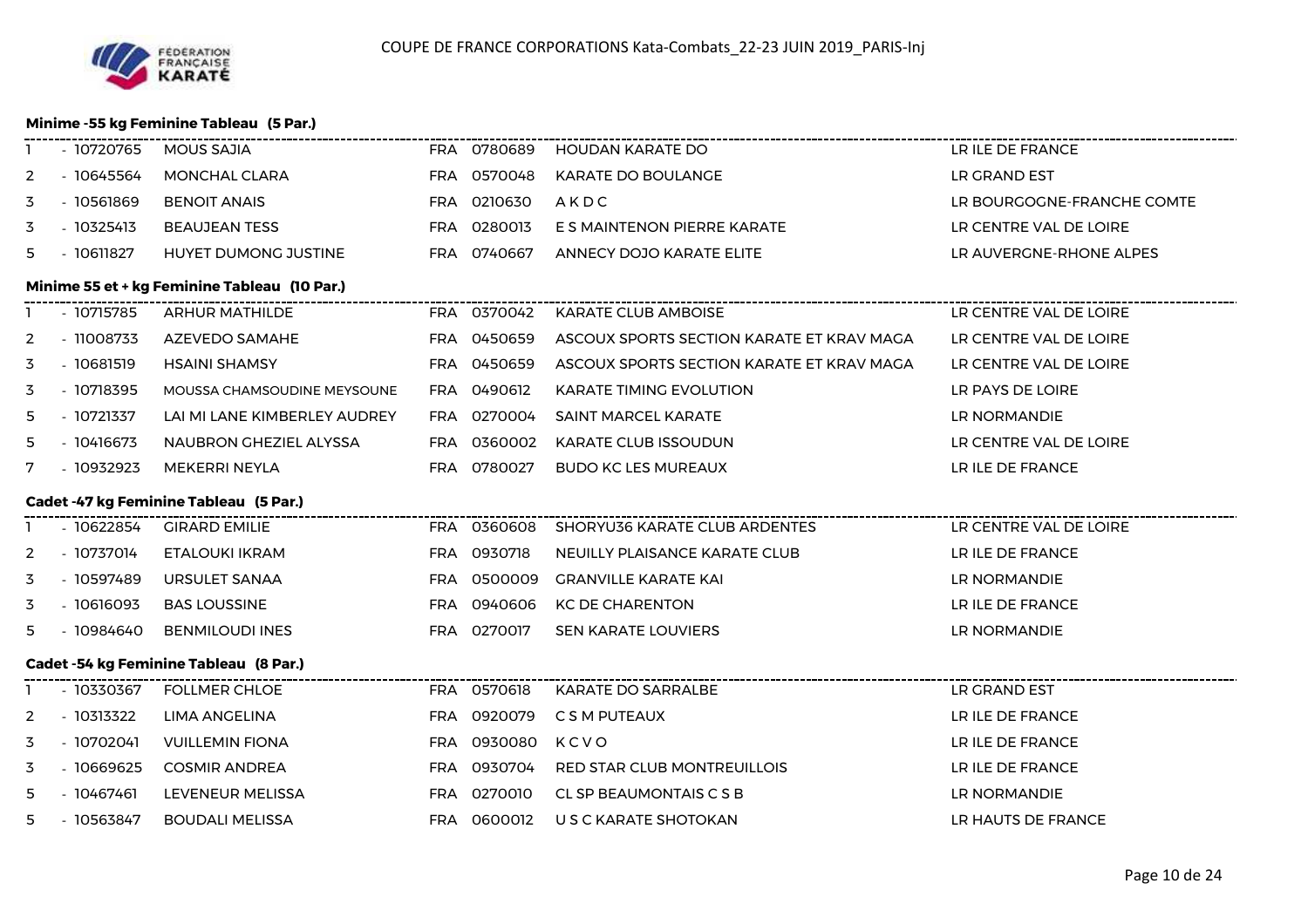#### **Cadet 54 et + kg Feminine Tableau (13 Par.)**

|   | - 10475945  | <b>DENIEL THELMA</b>                        | FRA 0350030 | BUDO 35                                  | LR BRETAGNE             |
|---|-------------|---------------------------------------------|-------------|------------------------------------------|-------------------------|
| 2 | - 10634094  | <b>NURDIN AMBRE</b>                         | FRA 0880609 | SHOTOKAN KARATE MATTAINCOURT             | LR GRAND EST            |
| 3 | $-10455946$ | <b>TERRASSON ANISSA</b>                     | FRA 0780027 | <b>BUDO KC LES MUREAUX</b>               | LR ILE DE FRANCE        |
| 3 | - 10475954  | <b>BOUJEMAAOUI NORAH</b>                    | FRA 0760633 | <b>DOJO 76</b>                           | LR NORMANDIE            |
| 5 | - 10439326  | <b>BARBARIN JOHANNE</b>                     | FRA 0380676 | KARATE CLUB DE CRAS                      | LR AUVERGNE-RHONE ALPES |
| 5 | $-10713803$ | MAHAMBA EVA                                 | FRA 0940023 | CSL GMA                                  | LR ILE DE FRANCE        |
| 7 | $-11148401$ | SINGHHUNDAL AMRITA                          | FRA 0940048 | UNION SPORTIVE DE CRETEIL                | LR ILE DE FRANCE        |
| 7 | - 10548986  | ALEXANDRE KAROLANNE                         | FRA 0590061 | MAWASHI KARATE CLUB DE CAMBRAI           | LR HAUTS DE FRANCE      |
|   |             | Junior -53 kg Feminine Tableau (1 Par.)     |             |                                          |                         |
|   | - 10196549  | <b>LEROY CLEMENCE</b>                       |             | FRA 0020038 KARATE CLUB SAINT QUENTINOIS | LR HAUTS DE FRANCE      |
|   |             | Junior -59 kg Feminine Tableau (9 Par.)     |             |                                          |                         |
|   | $-10391858$ | RANDAZZO LEA                                | FRA 0570618 | KARATE DO SARRALBE                       | LR GRAND EST            |
| 2 | - 10439327  | <b>BARBARIN NATACHA</b>                     | FRA 0380676 | KARATE CLUB DE CRAS                      | LR AUVERGNE-RHONE ALPES |
| 3 | $-10472568$ | <b>FRANCOIS LAURALYNE</b>                   | FRA 0020038 | KARATE CLUB SAINT QUENTINOIS             | LR HAUTS DE FRANCE      |
| 3 | - 10340894  | <b>WINCKEL CINDY</b>                        | FRA 0570608 | M J C LA PEPINIERE DE YUTZ               | LR GRAND EST            |
| 5 | $-11065031$ | <b>COLOMBIN MANON</b>                       | FRA 0380676 | KARATE CLUB DE CRAS                      | LR AUVERGNE-RHONE ALPES |
| 5 | - 10620975  | <b>TAREB CELIA</b>                          | FRA 0020013 | AS KARATE SOISSONS                       | LR HAUTS DE FRANCE      |
|   |             | Junior 59 et + kg Feminine Tableau (5 Par.) |             |                                          |                         |
|   | - 10377559  | <b>FOULON JORDANE</b>                       | FRA 0680695 | <b>TANSEI KARATE</b>                     | LR GRAND EST            |
| 2 | $-11054286$ | <b>BRAGA NICOLETA</b>                       | FRA 0750705 | CLUBS OMNISPORTS E G F                   | LR ILE DE FRANCE        |
| 3 | - 10307824  | LEBOULC H ANAIS                             | FRA 0270018 | STADE PORTE NORMANDE VERNON              | LR NORMANDIE            |
| 3 | - 10375687  | PILATO CAROLINE                             | FRA 0270660 | KARATE EVREUX NAVARRE                    | LR NORMANDIE            |
| 5 | - 10245584  | <b>BOUVIGNY LEA</b>                         | FRA 0020022 | KARATE CLUB DE GAUCHY                    | LR HAUTS DE FRANCE      |
|   |             |                                             |             |                                          |                         |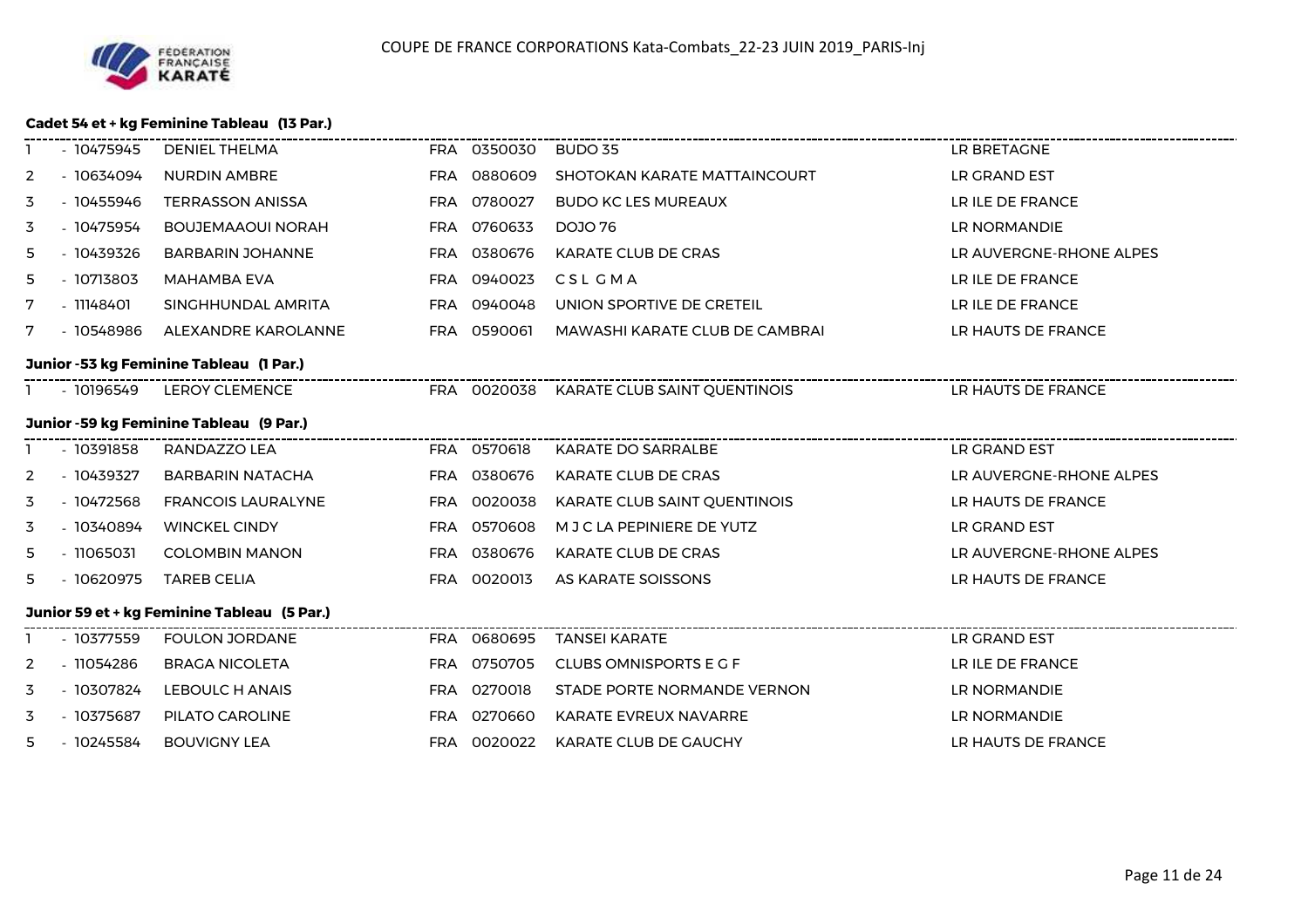#### **Senior -55 kg Feminine Tableau (7 Par.)**

|              | $-09434219$                             | <b>FURBATTO LAURINE</b>                     |  | FRA 0910691 | KARATE SHOTOKAN ESSONNIEN                                                 | LR ILE DE FRANCE        |  |  |  |
|--------------|-----------------------------------------|---------------------------------------------|--|-------------|---------------------------------------------------------------------------|-------------------------|--|--|--|
| 2            | - 10088484                              | THIEBAUT HELENE                             |  | FRA 0910691 | KARATE SHOTOKAN ESSONNIEN                                                 | LR ILE DE FRANCE        |  |  |  |
| 3            | $-09322135$                             | <b>BILEM RAHMA</b>                          |  | FRA 0020038 | KARATE CLUB SAINT QUENTINOIS                                              | LR HAUTS DE FRANCE      |  |  |  |
| 3            | - 10975094                              | <b>BOULENOUAR FATIHA</b>                    |  | FRA 0750741 | LUTECE KARATE DO                                                          | LR ILE DE FRANCE        |  |  |  |
| 5            | - 10182750                              | ABBAS LINA                                  |  | FRA 0860007 | STADE POITEVIN KARATE SPK                                                 | LR NOUVELLE AQUITAINE   |  |  |  |
| 5.           | - 10397266                              | <b>FERREIRA ESTELLE</b>                     |  | FRA 0740640 | ANNECY DOJO KARATE                                                        | LR AUVERGNE-RHONE ALPES |  |  |  |
|              |                                         | Senior -61 kg Feminine Tableau (9 Par.)     |  |             |                                                                           |                         |  |  |  |
|              |                                         | - 10243520 BELLET AMANDINE                  |  |             | FRA 0600019 OLYMPIC KARATE CL DE BEAUVAIS                                 | LR HAUTS DE FRANCE      |  |  |  |
| 2            | $-09202983$                             | <b>BURLOT CHLOE</b>                         |  | FRA 0350030 | BUDO 35                                                                   | LR BRETAGNE             |  |  |  |
| 3            | - 10088098                              | IDIRI YAMINA                                |  | FRA 0750741 | LUTECE KARATE DO                                                          | LR ILE DE FRANCE        |  |  |  |
| 3            | - 10075074                              | RENELIER AUDE                               |  | FRA 0780052 | <b>USM VIROFLAY</b>                                                       | LR ILE DE FRANCE        |  |  |  |
| 5            | - 10048178                              | EYINGA SARAH                                |  | FRA 0910691 | KARATE SHOTOKAN ESSONNIEN                                                 | LR ILE DE FRANCE        |  |  |  |
| 5            | $-10120142$                             | AUGUSTIN JUNA                               |  | FRA 0750022 | SPORTING INTERN K C                                                       | LR ILE DE FRANCE        |  |  |  |
|              | Senior -68 kg Feminine Tableau (4 Par.) |                                             |  |             |                                                                           |                         |  |  |  |
|              |                                         |                                             |  |             |                                                                           |                         |  |  |  |
|              | - 10181124                              | <b>HASSOUNI IMANE</b>                       |  |             | FRA 0940023 CSLCMA                                                        | LR ILE DE FRANCE        |  |  |  |
| 2            | $-10089887$                             | <b>TERRIER ABIGAEL</b>                      |  | FRA 0590034 | <b>ASPTT LILLE</b>                                                        | LR HAUTS DE FRANCE      |  |  |  |
| 3            | - 09485325                              | <b>GOUMEZIANE CAMILLE</b>                   |  | FRA 0570049 | KARATE CLUB D'AMNEVILLE                                                   | LR GRAND EST            |  |  |  |
| 3            | $-10182504$                             | DERKAOUI MYRIAM                             |  | FRA 0910691 | KARATE SHOTOKAN ESSONNIEN                                                 | LR ILE DE FRANCE        |  |  |  |
|              |                                         | Senior 68 et + kg Feminine Tableau (4 Par.) |  |             |                                                                           |                         |  |  |  |
|              | $-10965611$                             | LOUMIKOU MOLLY                              |  | FRA 0590034 | <b>ASPTT LILLE</b>                                                        | LR HAUTS DE FRANCE      |  |  |  |
| $\mathbf{2}$ | - 09067333                              | BIENVENU DUPALAN SAMANTHA                   |  | FRA 0910691 | KARATE SHOTOKAN ESSONNIEN                                                 | LR ILE DE FRANCE        |  |  |  |
| 3            | $-09124533$                             | <b>HISLEN AURORE</b>                        |  | FRA 0270012 | SHOTOKAN KARATE CLUB ANDRESIEN                                            | LR NORMANDIE            |  |  |  |
| 3            | - 09418586                              | <b>GAGNOL CLARA</b>                         |  | FRA 0280003 | ASPTT CHARTRES SK                                                         | LR CENTRE VAL DE LOIRE  |  |  |  |
|              |                                         | Vétéran 1 - 55 kg Feminine Tableau (2 Par.) |  |             |                                                                           |                         |  |  |  |
|              | - 10815463                              | KRUSHEVSKIY SVETA                           |  |             | -----------------------------<br>FRA 0020038 KARATE CLUB SAINT QUENTINOIS | LR HAUTS DE FRANCE      |  |  |  |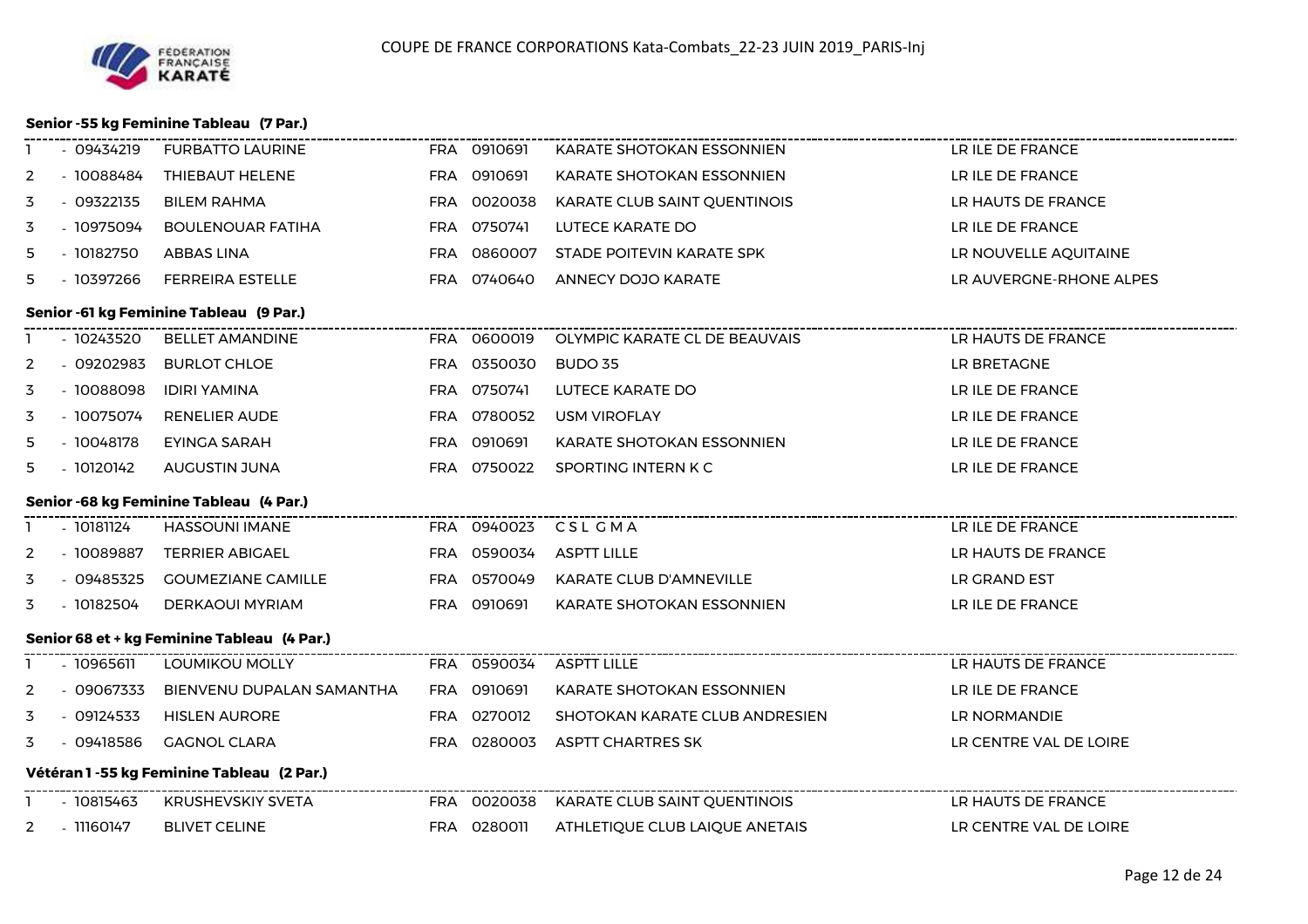

#### **Vétéran 1 -68 kg Feminine Tableau (3 Par.)**

|                | - 10439328                                      | BARBARIN SANDRINE                                |  |             | FRA 0380676 KARATE CLUB DE CRAS          | LR AUVERGNE-RHONE ALPES    |  |  |  |  |  |
|----------------|-------------------------------------------------|--------------------------------------------------|--|-------------|------------------------------------------|----------------------------|--|--|--|--|--|
| 2              | - 10591743                                      | <b>VIGNOT VIRGINIE</b>                           |  | FRA 0890013 | KARATE CLUB STCLEMENT                    | LR BOURGOGNE-FRANCHE COMTE |  |  |  |  |  |
| 3              | - 11144612                                      | <b>GILLES ISABELLE</b>                           |  | FRA 0270025 | ASS SPORT BRETOLIENNE SEC KA             | LR NORMANDIE               |  |  |  |  |  |
|                | Vétéran 168kg et + kg Feminine Tableau (3 Par.) |                                                  |  |             |                                          |                            |  |  |  |  |  |
|                |                                                 | - 10985002 PONCIN SIGRID                         |  | FRA 0550614 | SHOTOKAN KARATE CLUB                     | LR GRAND EST               |  |  |  |  |  |
| 2              | - 10811511                                      | HAMMOUTI BAHAE                                   |  | FRA 0780027 | <b>BUDO KC LES MUREAUX</b>               | LR ILE DE FRANCE           |  |  |  |  |  |
| 3              |                                                 | - 10986048 LE GUILLOU ELODIE                     |  | FRA 0860007 | STADE POITEVIN KARATE SPK                | LR NOUVELLE AQUITAINE      |  |  |  |  |  |
|                | Vétéran 2 -55 kg Feminine Tableau (2 Par.)      |                                                  |  |             |                                          |                            |  |  |  |  |  |
|                |                                                 | - 09545581 TRINCLET NATHALIE                     |  | FRA 0540667 | ITSUMO TEAM SAINT JEAN LES LONGUYON      | LR GRAND EST               |  |  |  |  |  |
|                | 2 - 10209007                                    | <b>BRETHON-RAULET CECILE</b>                     |  | FRA 0750032 | K.A.J.Y.N.                               | LR ILE DE FRANCE           |  |  |  |  |  |
|                |                                                 | Vétéran 2 -61 kg Feminine Tableau (2 Par.)       |  |             |                                          |                            |  |  |  |  |  |
|                |                                                 | - 01147462 PHAM VAN SANDRINE                     |  |             | FRA 0940023 CSL GMA                      | LR ILE DE FRANCE           |  |  |  |  |  |
| $\overline{2}$ |                                                 | - 10309251   CALIC ALEXANDRA                     |  | FRA 0770818 | SEN KARATE SOUPPES/LOING                 | LR ILE DE FRANCE           |  |  |  |  |  |
|                |                                                 | Vétéran 2 -68 kg Feminine Tableau (1 Par.)       |  |             |                                          |                            |  |  |  |  |  |
|                |                                                 | 1 - 01372676 HOEPPE SYLVIE                       |  |             | FRA 060019 OLYMPIC KARATE CL DE BEAUVAIS | LR HAUTS DE FRANCE         |  |  |  |  |  |
|                |                                                 | Vétéran 2 68kg et + kg Feminine Tableau (4 Par.) |  |             |                                          |                            |  |  |  |  |  |
|                | - 09197257                                      | <b>MERINDOL VALERIE</b>                          |  | FRA 0750821 | DOJO KIKENTAI                            | LR ILE DE FRANCE           |  |  |  |  |  |
| 2              | - 10528582                                      | <b>GUERMANN LAURENCE</b>                         |  | FRA 0570048 | KARATE DO BOULANGE                       | LR GRAND EST               |  |  |  |  |  |
| 3              | - 00626029                                      | PINEAU NATHALIE                                  |  | FRA 0780084 | RAMBOUILLET SPORTS                       | LR ILE DE FRANCE           |  |  |  |  |  |
| 3              | - 10603434                                      | <b>FLEURDORGE ELISE</b>                          |  | FRA 0780032 | AS SPORTIVE KARATE DO CHESNAY            | LR ILE DE FRANCE           |  |  |  |  |  |
|                |                                                 | Vétéran 3 -55 kg Feminine Tableau (1 Par.)       |  |             |                                          |                            |  |  |  |  |  |
|                |                                                 | 1 - 11040771 DRUBIGNY PATRICIA                   |  |             | FRA 0020652 KARATE CLUB BUIRE VERVINS    | LR HAUTS DE FRANCE         |  |  |  |  |  |
|                |                                                 |                                                  |  |             |                                          |                            |  |  |  |  |  |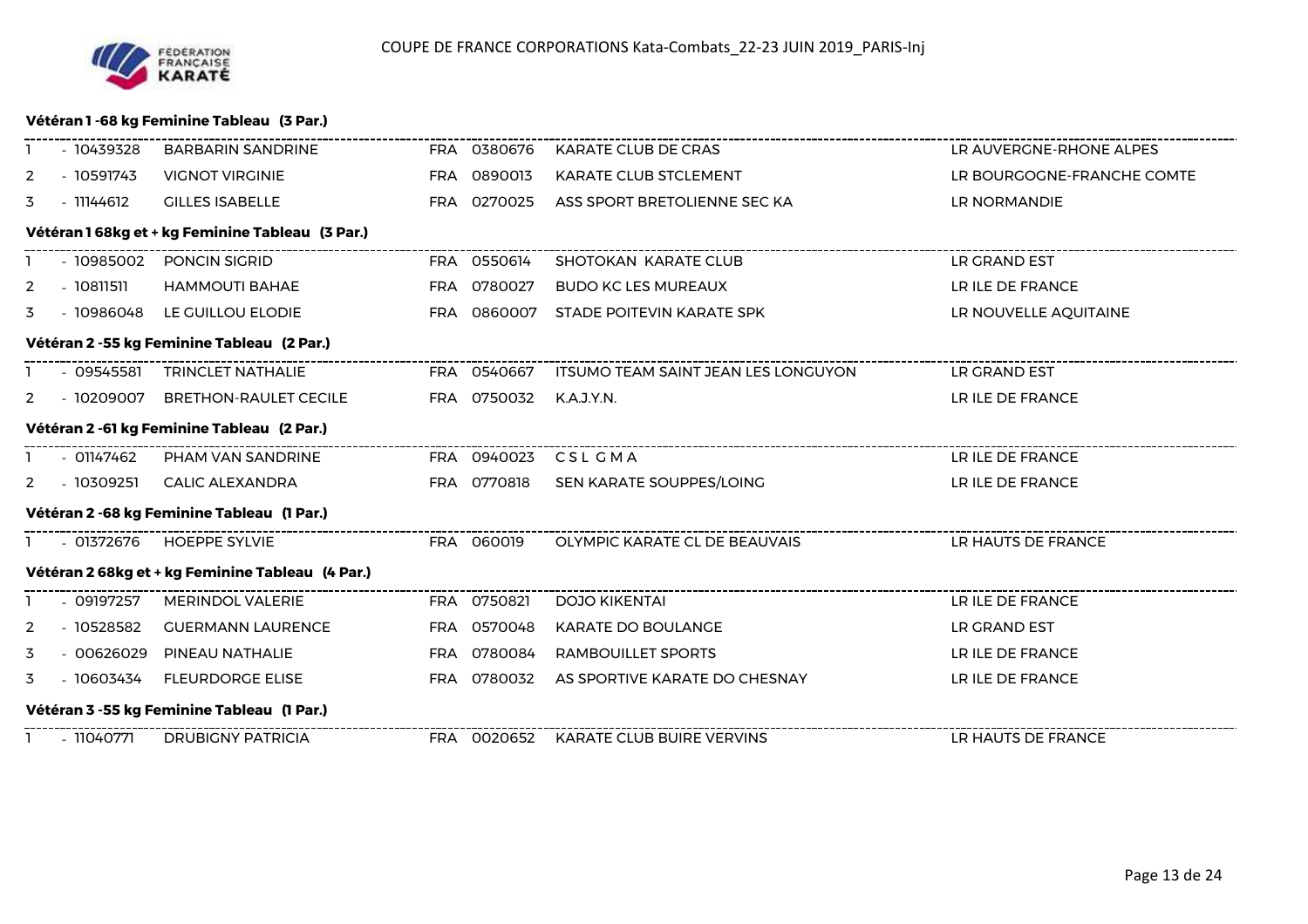#### **Benjamin -30 kg Masculin Tableau (9 Par.)**

|                |             | - 10659086 ASOULINE ETHAN                     |             | FRA 0300629 A K A VILLENEUVE LES ANGLES | LR OCCITANIE       |
|----------------|-------------|-----------------------------------------------|-------------|-----------------------------------------|--------------------|
| 2              | $-10636320$ | <b>MASNE FLAVIEN</b>                          | FRA 0270010 | CL SP BEAUMONTAIS C S B                 | LR NORMANDIE       |
| 3              | - 10765238  | <b>BOULHLIB AMINE</b>                         | FRA 0780102 | CL OMNISPORTS GARGENVILLE COG           | LR ILE DE FRANCE   |
| 3              | $-10886166$ | <b>TOUAZI ZAKARIA</b>                         | FRA 0490612 | <b>KARATE TIMING EVOLUTION</b>          | LR PAYS DE LOIRE   |
| 5              | $-11002963$ | <b>JENIN ISAAC</b>                            | FRA 0350030 | <b>BUDO 35</b>                          | LR BRETAGNE        |
| 5              | - 10640594  | <b>HADIOUI REDAN</b>                          | FRA 0540002 | KARATE CLUB DE SAINT MAX                | LR GRAND EST       |
|                |             | Benjamin -35 kg Masculin Tableau (21 Par.)    |             |                                         |                    |
|                |             | - 10892500 CHARDELAIN KENNY                   |             |                                         |                    |
| 2              | - 10879421  | SOMBE ANDREIASEMMANUEL                        | FRA 0590739 | KARATE CLUB SIN LE NOBLE                | LR HAUTS DE FRANCE |
| 3              | - 10682379  | DAHMANI AYOUB                                 | FRA 0600012 | U S C KARATE SHOTOKAN                   | LR HAUTS DE FRANCE |
| 3              | $-10592121$ | ARIF FUSIBET NABIL                            | FRA 0950622 | <b>TSUKI KARATE CLUB</b>                | LR ILE DE FRANCE   |
| 5              | - 10840358  | PARFAITE JEANNE AWEN                          | FRA 0750705 | CLUBS OMNISPORTS E G F                  | LR ILE DE FRANCE   |
| 5              | - 10721444  | ROSARD MAXIME                                 | FRA 0530002 | LAVAL KARATE 53                         | LR PAYS DE LOIRE   |
| 7              | - 11126084  | LAMRIA MOHAMED RAFIK                          | FRA 0780102 | CL OMNISPORTS GARGENVILLE COG           | LR ILE DE FRANCE   |
| 7              | - 10800937  | <b>BENOIT LUCAS</b>                           | FRA 0770616 | C K S EN PAYS CRECOIS                   | LR ILE DE FRANCE   |
|                |             | Benjamin -40 kg Masculin Tableau (19 Par.)    |             |                                         |                    |
|                | - 11075078  | <b>KNAROV MAXENCE</b>                         |             |                                         |                    |
| $\overline{2}$ | - 10759978  | <b>ERA 0540016</b><br><b>CALMES GUILLAUME</b> |             | KARATE DO CLUB PONT A MOUSSON           | LR GRAND EST       |
| 3              | - 10759544  | MEHADAOUI AMINE                               | FRA 0760090 | OKINAWA KARATE CLUB                     | LR NORMANDIE       |
| 3              | $-10894143$ | PLE TIAGO                                     | FRA 0270004 | <b>SAINT MARCEL KARATE</b>              | LR NORMANDIE       |
| 5              | - 10721982  | <b>COURTELLEMONT BAPTISTE</b>                 | FRA 0780084 | RAMBOUILLET SPORTS                      | LR ILE DE FRANCE   |
| 5              | - 10801979  | <b>DUBAR CORENTIN</b>                         | FRA 0850004 | KARATE CLUB DE CHANTONNAY               | LR PAYS DE LOIRE   |
| 7              | - 10556754  | <b>LEROY GABRIEL</b>                          | FRA 0020038 | KARATE CLUB SAINT QUENTINOIS            | LR HAUTS DE FRANCE |
| 7              | - 10775632  | HAMARI TAWFIK                                 | FRA 0600060 | BUSHIDO KARATE DU VALOIS                | LR HAUTS DE FRANCE |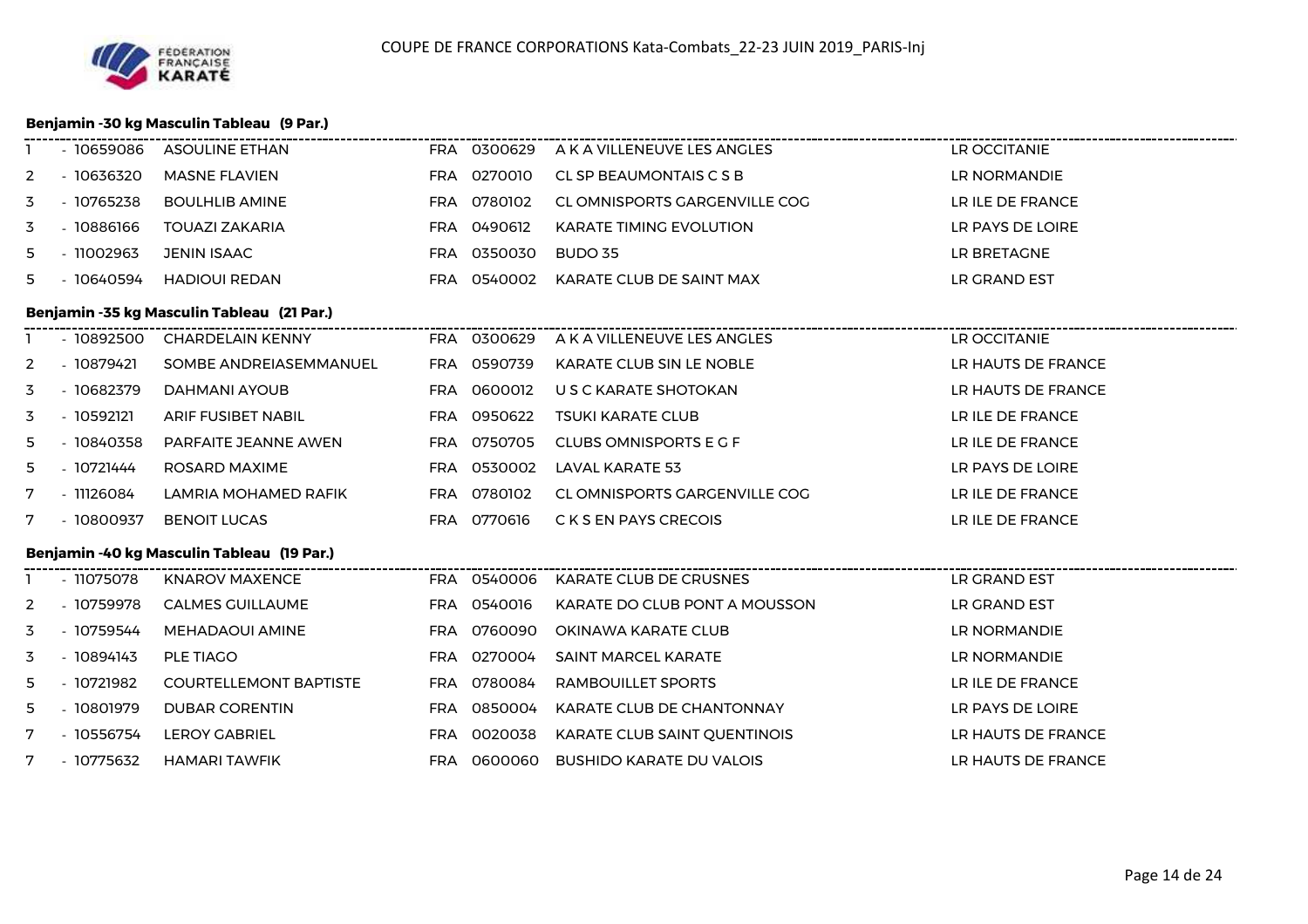#### **Benjamin -45 kg Masculin Tableau (7 Par.)**

|                | $-10711848$                               | BOUCHETTAT JAD YACINE                             |  |             | --------------------------<br>FRA 0930704 RED STAR CLUB MONTREUILLOIS | LR ILE DE FRANCE   |  |  |  |
|----------------|-------------------------------------------|---------------------------------------------------|--|-------------|-----------------------------------------------------------------------|--------------------|--|--|--|
| 2              | $-10630895$                               | EL ANNAS ILYES                                    |  | FRA 0600012 | U S C KARATE SHOTOKAN                                                 | LR HAUTS DE FRANCE |  |  |  |
| 3              | - 11137898                                | <b>ALLEN DARRELL</b>                              |  | FRA 9730621 | IMED KARAT+ë CLUB 973                                                 | LR GUYANE          |  |  |  |
| 3              | $-10735046$                               | DENDEN MA+ïL                                      |  | FRA 0540010 | ARTS MARTIAUX DU TOULOIS                                              | LR GRAND EST       |  |  |  |
| 5              | $-10814020$                               | <b>MANOUBI AHMED ELBECHIR</b>                     |  | FRA 0530002 | LAVAL KARATE 53                                                       | LR PAYS DE LOIRE   |  |  |  |
| 5              | $-10920032$                               | <b>BOULPICANTE HUGO</b>                           |  | FRA 0600060 | <b>BUSHIDO KARATE DU VALOIS</b>                                       | LR HAUTS DE FRANCE |  |  |  |
|                |                                           | Benjamin -50 kg Masculin Tableau (6 Par.)         |  |             |                                                                       |                    |  |  |  |
|                | $-10846924$                               | <b>COL AHMET YAGIZ</b>                            |  | FRA 0910012 |                                                                       |                    |  |  |  |
| 2              | - 10647747                                | <b>TROCKLE JULIAN</b>                             |  | FRA 0570618 | KARATE DO SARRALBE                                                    | LR GRAND EST       |  |  |  |
| 3              | - 10784684                                | <b>CUSSE NOLHAN</b>                               |  | FRA 0020003 | KARATE CLUB BOHAIN                                                    | LR HAUTS DE FRANCE |  |  |  |
| 3              | $-10891160$                               | EPERONNIER LUCAS                                  |  | FRA 0270004 | <b>SAINT MARCEL KARATE</b>                                            | LR NORMANDIE       |  |  |  |
| 5.             | - 10984267                                | RUMJAUN RAYAN                                     |  | FRA 0490612 | <b>KARATE TIMING EVOLUTION</b>                                        | LR PAYS DE LOIRE   |  |  |  |
|                | Benjamin -55 kg Masculin Tableau (2 Par.) |                                                   |  |             |                                                                       |                    |  |  |  |
|                |                                           |                                                   |  |             |                                                                       |                    |  |  |  |
|                | - 10713110                                | -------------------------<br><b>RIBES BASTIEN</b> |  |             |                                                                       |                    |  |  |  |
| $\overline{2}$ | - 10847893                                | REKAB CID                                         |  | FRA 0940611 | K O S VILLENEUVE                                                      | LR ILE DE FRANCE   |  |  |  |
|                |                                           | Benjamin 55 et + kg Masculin Tableau (2 Par.)     |  |             |                                                                       |                    |  |  |  |
|                |                                           | - 10874352 ARKAM THOMAS                           |  |             | FRA 0570049 KARATE CLUB D'AMNEVILLE                                   | LR GRAND EST       |  |  |  |
| 2              | - 10793750                                | <b>OUAICHA HADYAN</b>                             |  | FRA 0930617 | <b>BLANC MESNIL SPORT KARATE</b>                                      | LR ILE DE FRANCE   |  |  |  |
|                |                                           | Minime -35 kg Masculin Tableau (6 Par.)           |  |             |                                                                       |                    |  |  |  |
|                | - 10984642                                | <b>BENMILOUDI MEHDI</b>                           |  | FRA 0270017 | SEN KARATE LOUVIERS                                                   | LR NORMANDIE       |  |  |  |
| 2              | $-10885580$                               | MADLI YALI                                        |  | FRA 0760633 | DOJO 76                                                               | LR NORMANDIE       |  |  |  |
| 3              | $-10951898$                               | ID YASSINE IMRANE                                 |  | FRA 0270018 | STADE PORTE NORMANDE VERNON                                           | LR NORMANDIE       |  |  |  |
| 3              | $-10551837$                               | <b>FAIK WASSIM</b>                                |  | FRA 0780027 | <b>BUDO KC LES MUREAUX</b>                                            | LR ILE DE FRANCE   |  |  |  |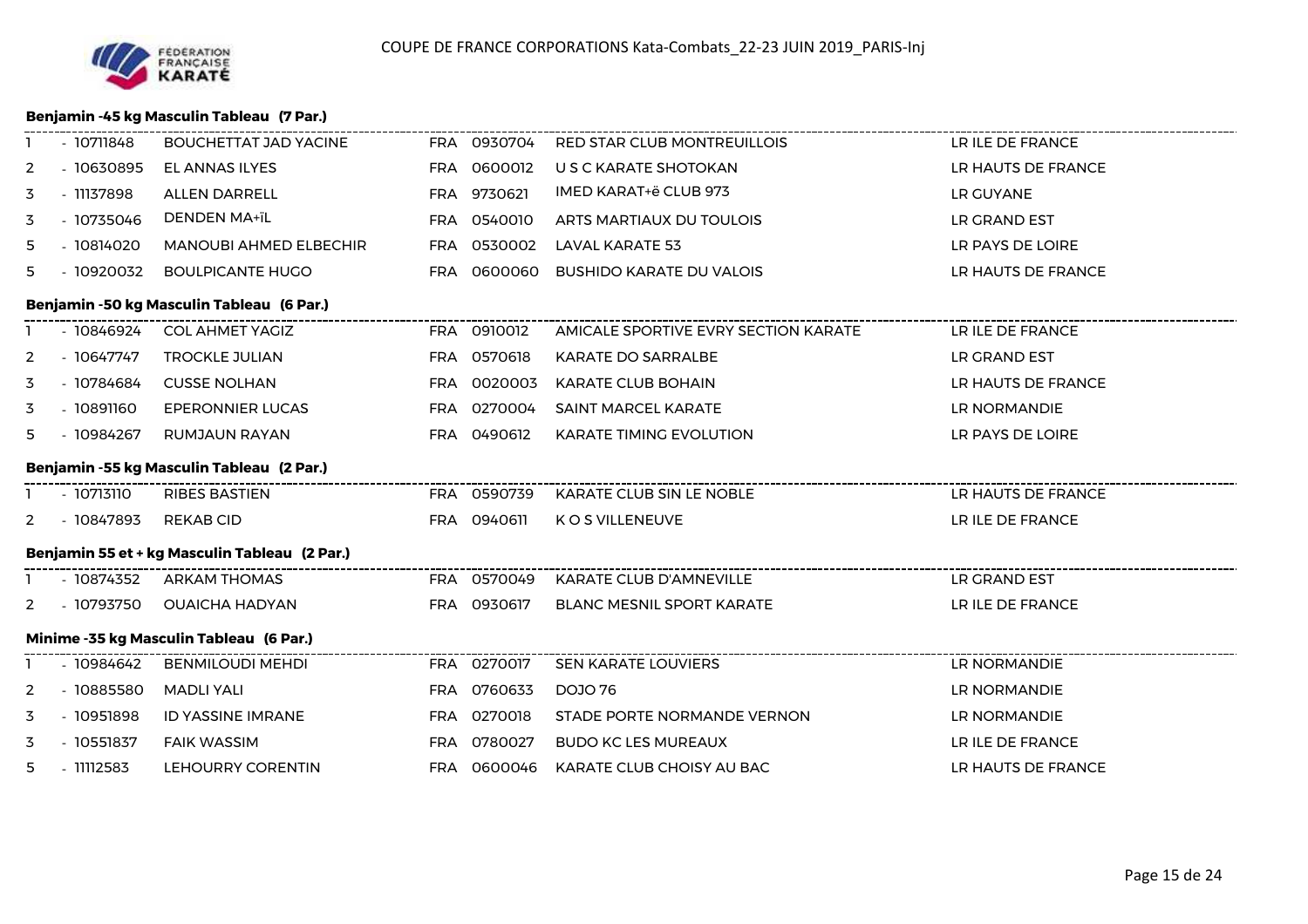

#### **Minime -40 kg Masculin Tableau (9 Par.)**

| п. | - 10754986                               | N'DIAYE TIDIANE                                                      |  | FRA 0750032 | K.A.J.Y.N.                                | LR ILE DE FRANCE       |  |  |  |  |
|----|------------------------------------------|----------------------------------------------------------------------|--|-------------|-------------------------------------------|------------------------|--|--|--|--|
| 2  | $-10829000$                              | LE BOHEC MATTHIEU                                                    |  | FRA 0290034 | <b>TEAM KARATE BRESTOIS</b>               | LR BRETAGNE            |  |  |  |  |
| 3  | - 10743397                               | DUQUESNOY FLORIAN                                                    |  | FRA 0370042 | <b>KARATE CLUB AMBOISE</b>                | LR CENTRE VAL DE LOIRE |  |  |  |  |
| 3  | - 11136570                               | SATHISAN ILAXSHAN                                                    |  | FRA 0940611 | K O S VILLENEUVE                          | LR ILE DE FRANCE       |  |  |  |  |
| 5  | $-10845651$                              | <b>GERNEZ NOAH</b>                                                   |  | FRA 0950107 | <b>KARATE CLUB DOMONT</b>                 | LR ILE DE FRANCE       |  |  |  |  |
| 5  | - 10588779                               | <b>MAHIER MAXENS</b>                                                 |  | FRA 0530603 | KARATE CLUB CHATEAU GONTIER               | LR PAYS DE LOIRE       |  |  |  |  |
| 7  | $-10415248$                              | <b>GRESSUS TOM</b>                                                   |  | FRA 0270010 | CL SP BEAUMONTAIS C S B                   | LR NORMANDIE           |  |  |  |  |
|    | Minime -45 kg Masculin Tableau (15 Par.) |                                                                      |  |             |                                           |                        |  |  |  |  |
|    | - 10749459                               | <b>BALI WASSIM</b>                                                   |  | FRA 0600012 | U S C KARATE SHOTOKAN                     | LR HAUTS DE FRANCE     |  |  |  |  |
| 2  | $-10942285$                              | <b>TARZOUT ASSAD</b>                                                 |  | FRA 0270017 | SEN KARATE LOUVIERS                       | LR NORMANDIE           |  |  |  |  |
| 3  | $-10594260$                              | <b>HOMRI NOUR</b>                                                    |  | FRA 0940048 | UNION SPORTIVE DE CRETEIL                 | LR ILE DE FRANCE       |  |  |  |  |
| 3  | $-10681535$                              | DA COSTA NOA                                                         |  | FRA 0450659 | ASCOUX SPORTS SECTION KARATE ET KRAV MAGA | LR CENTRE VAL DE LOIRE |  |  |  |  |
| 5  | $-10640519$                              | <b>HAMMOUTI WALID</b>                                                |  | FRA 0780027 | <b>BUDO KC LES MUREAUX</b>                | LR ILE DE FRANCE       |  |  |  |  |
| 5  | - 10579848                               | <b>ZERROUKI GULISSA</b>                                              |  | FRA 0940048 | UNION SPORTIVE DE CRETEIL                 | LR ILE DE FRANCE       |  |  |  |  |
| 7  | - 10935267                               | PICAZO LUQUE ANGEL                                                   |  | FRA 0590015 | <b>KARATE CLUB MOUVALLOIS</b>             | LR HAUTS DE FRANCE     |  |  |  |  |
| 7  | - 11012287                               | DAVID TIMEO                                                          |  | FRA 0600012 | U S C KARATE SHOTOKAN                     | LR HAUTS DE FRANCE     |  |  |  |  |
|    |                                          | Minime -50 kg Masculin Tableau (12 Par.)<br>. ______________________ |  |             |                                           |                        |  |  |  |  |
|    | $-10563859$                              | <b>MAGNIEN CHARLES</b>                                               |  | FRA 0600012 | U S C KARATE SHOTOKAN                     | LR HAUTS DE FRANCE     |  |  |  |  |
| 2  | - 10560270                               | <b>BEHAGUE VIANNEY</b>                                               |  | FRA 0590812 | KARATE CLUB DE COURCHELETTES              | LR HAUTS DE FRANCE     |  |  |  |  |
| 3  | - 10598267                               | RAYER ENZO                                                           |  | FRA 0530603 | KARATE CLUB CHATEAU GONTIER               | LR PAYS DE LOIRE       |  |  |  |  |
| 3  | - 10455062                               | <b>MERIENNE PIERRE</b>                                               |  | FRA 0530002 | LAVAL KARATE 53                           | LR PAYS DE LOIRE       |  |  |  |  |
| 5  | $-10850788$                              | <b>NATECHE RAYANE</b>                                                |  | FRA 0750741 | LUTECE KARATE DO                          | LR ILE DE FRANCE       |  |  |  |  |
| 5  | $-10577311$                              | <b>GIRARD CHARLIE</b>                                                |  | FRA 0360608 | SHORYU36 KARATE CLUB ARDENTES             | LR CENTRE VAL DE LOIRE |  |  |  |  |
| 7  | $-10847891$                              | <b>JEREP MARIUS</b>                                                  |  | FRA 0940611 | K O S VILLENEUVE                          | LR ILE DE FRANCE       |  |  |  |  |
| 7  | $-10681256$                              | LAROUACH AMAR                                                        |  | FRA 0780743 | ECQUEVILLY KARATE SHOTOKAN                | LR ILE DE FRANCE       |  |  |  |  |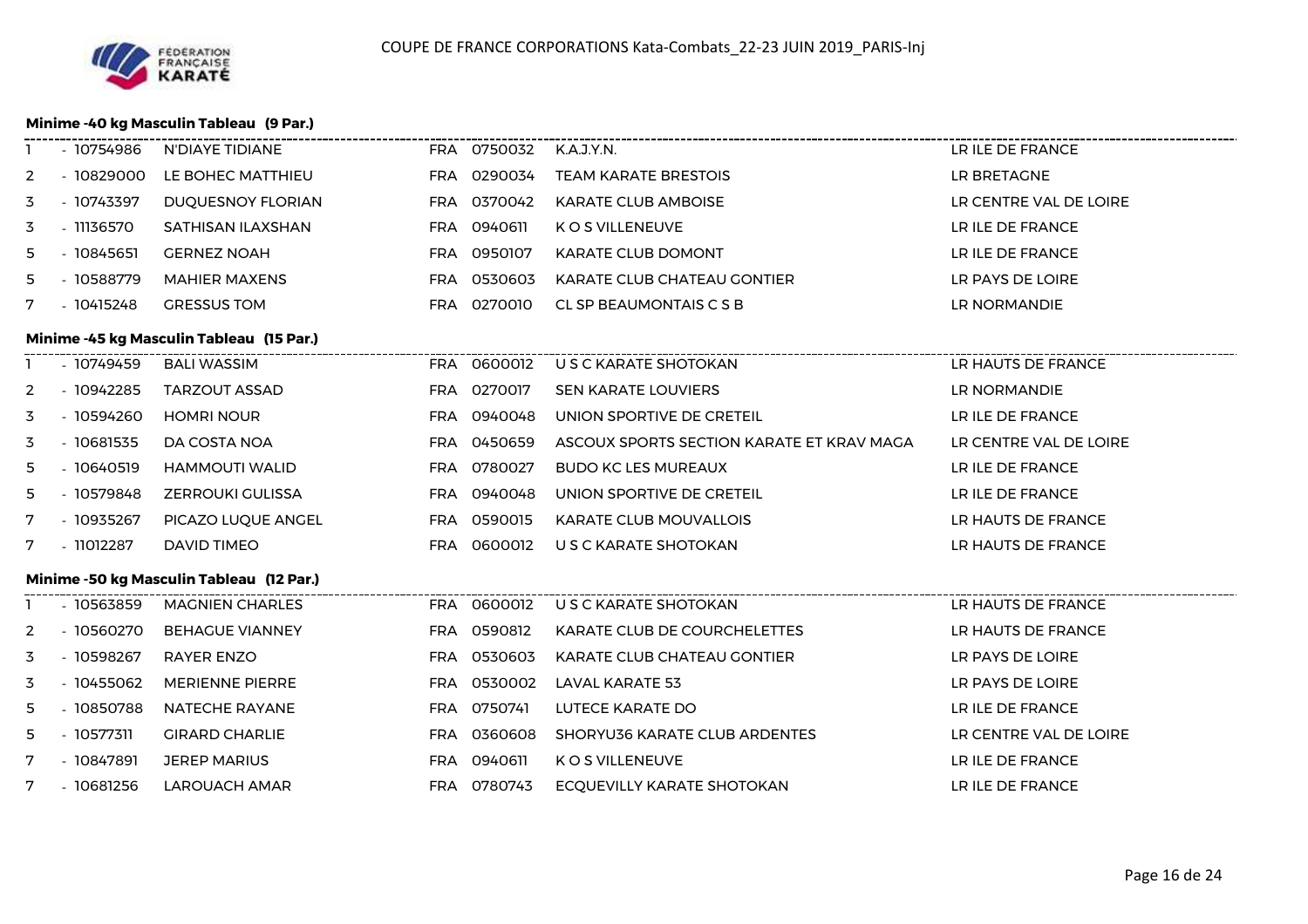

#### **Minime -55 kg Masculin Tableau (10 Par.)**

|    | - 10630894                              | EL ANNAS ANAS                               |  | FRA 0600012 | U S C KARATE SHOTOKAN             | LR HAUTS DE FRANCE |  |  |  |  |
|----|-----------------------------------------|---------------------------------------------|--|-------------|-----------------------------------|--------------------|--|--|--|--|
| 2  | $-10637117$                             | THIVENDRARAJAH DHARMEEGAN                   |  | FRA 0920079 | C S M PUTEAUX                     | LR ILE DE FRANCE   |  |  |  |  |
| 3  | $-10476955$                             | <b>HADJALI MOHAMMED</b>                     |  | FRA 0590739 | <b>KARATE CLUB SIN LE NOBLE</b>   | LR HAUTS DE FRANCE |  |  |  |  |
| 3  | $-10566730$                             | <b>CENSIER MATHYS</b>                       |  | FRA 0590739 | KARATE CLUB SIN LE NOBLE          | LR HAUTS DE FRANCE |  |  |  |  |
| 5  | $-10509205$                             | <b>FALEK ILYES</b>                          |  | FRA 0910691 | KARATE SHOTOKAN ESSONNIEN         | LR ILE DE FRANCE   |  |  |  |  |
| 5. | - 10984259                              | NAMOYAN MAXIME                              |  | FRA 0490612 | <b>KARATE TIMING EVOLUTION</b>    | LR PAYS DE LOIRE   |  |  |  |  |
|    | Minime -60 kg Masculin Tableau (4 Par.) |                                             |  |             |                                   |                    |  |  |  |  |
|    | $-10431132$                             | <b>DEMIRTAS EFE RECEP</b>                   |  | FRA 0270019 | <b>ACQUIGNY KARATE CLUB</b>       | LR NORMANDIE       |  |  |  |  |
| 2  | $-10458291$                             | <b>MOREL EOGHAN</b>                         |  | FRA 0270017 | SEN KARATE LOUVIERS               | LR NORMANDIE       |  |  |  |  |
| 3  | $-10654613$                             | FERRADA RAFAEL                              |  | FRA 0930080 | KCVO                              | LR ILE DE FRANCE   |  |  |  |  |
| 3  | - 10754985                              | N'DIAYE ADAM                                |  | FRA 0750032 | K.A.J.Y.N.                        | LR ILE DE FRANCE   |  |  |  |  |
|    |                                         | Minime -65 kg Masculin Tableau (5 Par.)     |  |             | --------------------------------- |                    |  |  |  |  |
|    | - 10654654                              | <b>REGGUI YOUNS</b>                         |  | FRA 0020038 | KARATE CLUB SAINT OUENTINOIS      | LR HAUTS DE FRANCE |  |  |  |  |
| 2  | - 10975477                              | <b>GAUVAIN MATHIS</b>                       |  | FRA 0500009 | <b>GRANVILLE KARATE KAI</b>       | LR NORMANDIE       |  |  |  |  |
| 3  | $-10915913$                             | <b>GAZALIOU HACK</b>                        |  | FRA 0780084 | RAMBOUILLET SPORTS                | LR ILE DE FRANCE   |  |  |  |  |
| 3  | $-10525628$                             | <b>FERNANDES BRAS LUCAS</b>                 |  | FRA 0910691 | KARATE SHOTOKAN ESSONNIEN         | LR ILE DE FRANCE   |  |  |  |  |
| 5  | $-10891161$                             | <b>EPERONNIER THEO</b>                      |  | FRA 0270004 | SAINT MARCEL KARATE               | LR NORMANDIE       |  |  |  |  |
|    |                                         | Minime 65 et + kg Masculin Tableau (6 Par.) |  |             |                                   |                    |  |  |  |  |
|    | - 10702207                              | MAHAMBA JORYS                               |  |             | FRA 0940023 CSL GMA               | LR ILE DE FRANCE   |  |  |  |  |
| 2  | - 10478589                              | <b>WOZNIAK NATHAN</b>                       |  | FRA 0270004 | <b>SAINT MARCEL KARATE</b>        | LR NORMANDIE       |  |  |  |  |
| 3  | $-10665133$                             | MEDJNAH YACINE-ENZO                         |  | FRA 0940048 | UNION SPORTIVE DE CRETEIL         | LR ILE DE FRANCE   |  |  |  |  |
| 3  | - 10461907                              | <b>MESSAGER SCARON YAEL</b>                 |  | FRA 0270004 | <b>SAINT MARCEL KARATE</b>        | LR NORMANDIE       |  |  |  |  |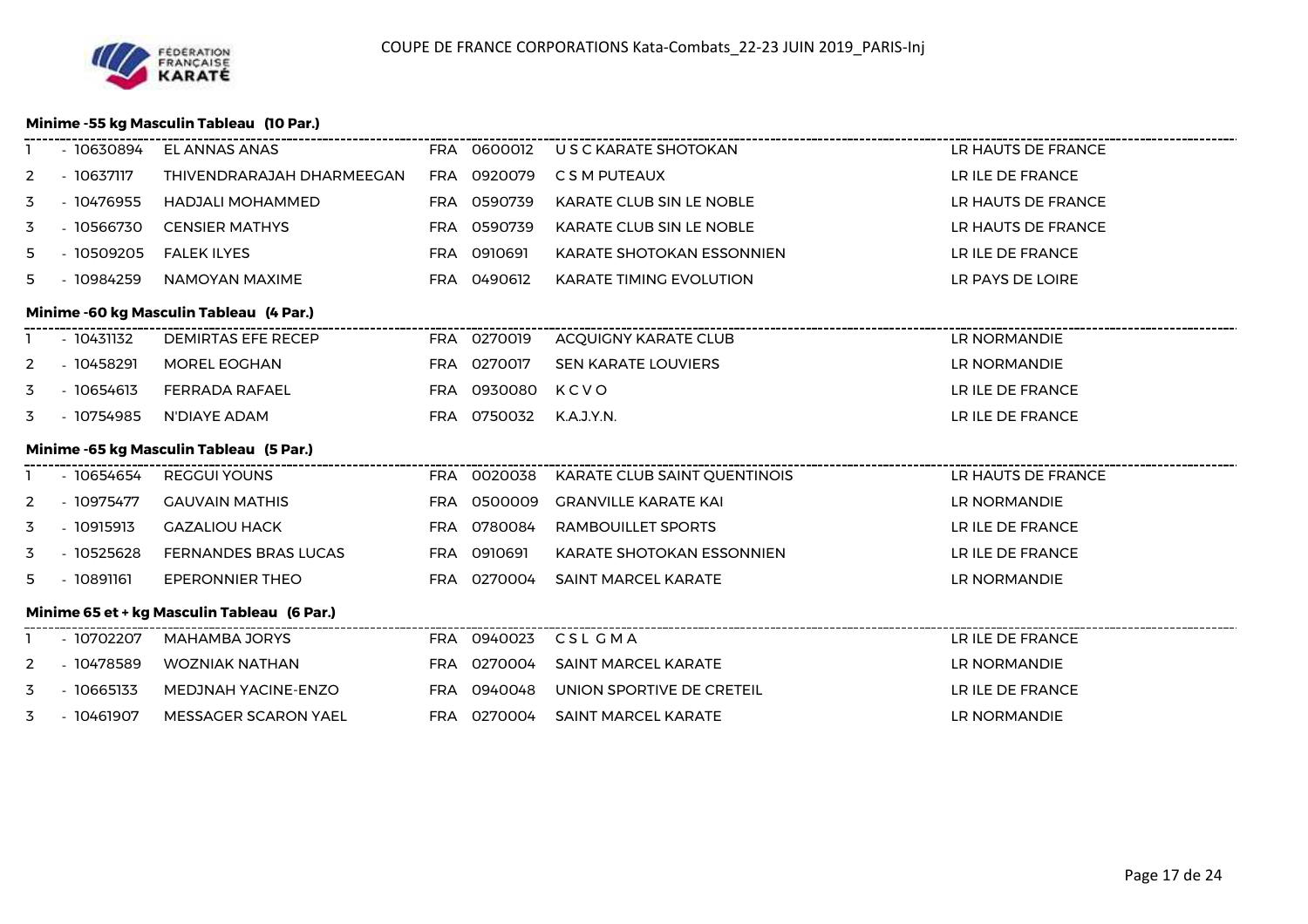#### **Cadet -52 kg Masculin Tableau (12 Par.)**

|   | - 10576947  | <b>COUENNE ROMAIN</b>                         | FRA 0500015 | <b>KARATE CLUB CERENCES</b>            | <b>LR NORMANDIE</b>     |
|---|-------------|-----------------------------------------------|-------------|----------------------------------------|-------------------------|
| 2 | $-10307221$ | <b>TOULET TIMOTHEE</b>                        | FRA 0270018 | STADE PORTE NORMANDE VERNON            | LR NORMANDIE            |
| 3 | - 10297987  | LOZANO YANIS                                  | FRA 0760633 | DOJO 76                                | LR NORMANDIE            |
| 3 | $-10537622$ | <b>MAMADOU IBRAHIM</b>                        | FRA 0270016 | <b>KARATE INTER EVREUX</b>             | LR NORMANDIE            |
| 5 | $-10527393$ | <b>MARAT MAXIME</b>                           | FRA 0750741 | LUTECE KARATE DO                       | LR ILE DE FRANCE        |
| 5 | $-10470523$ | <b>DOMANGE ENZO</b>                           | FRA 0920067 | <b>COURBEVOIE SPORTS KARATE</b>        | LR ILE DE FRANCE        |
|   |             | <b>Cadet -57 kg Masculin Tableau (8 Par.)</b> |             |                                        |                         |
|   | - 10674842  | MENNESSIER LOGAN SAMUEL                       | FRA 0440672 | <b>TSUKI KARATE CLUB</b>               | LR PAYS DE LOIRE        |
| 2 | $-10687340$ | <b>BIASI DANIELE</b>                          | FRA 0540006 | <b>KARATE CLUB DE CRUSNES</b>          | LR GRAND EST            |
| 3 | - 10778894  | NATECHE MASSINISSA                            | FRA 0750741 | LUTECE KARATE DO                       | LR ILE DE FRANCE        |
| 3 | $-10452104$ | MEHADAOUI MARWAN                              | FRA 0760090 | OKINAWA KARATE CLUB                    | LR NORMANDIE            |
| 5 | $-10412604$ | <b>MABIL GWENOLE</b>                          | FRA 0530603 | KARATE CLUB CHATEAU GONTIER            | LR PAYS DE LOIRE        |
| 5 | $-10636182$ | <b>BRARD TITOUAN</b>                          | FRA 0350030 | BUDO 35                                | LR BRETAGNE             |
|   |             | Cadet -63 kg Masculin Tableau (5 Par.)        |             |                                        |                         |
|   | $-10455951$ | <b>BLAUM ELWANE</b>                           | FRA 0780027 | <b>BUDO KC LES MUREAUX</b>             | LR ILE DE FRANCE        |
| 2 | - 10449949  | PATTI HUGO                                    | FRA 0570049 | KARATE CLUB D'AMNEVILLE                | LR GRAND EST            |
| 3 | - 10379136  | RAMI IDRISSI IMRAN                            | FRA 0940611 | K O S VILLENEUVE                       | LR ILE DE FRANCE        |
| 3 | $-10490032$ | <b>GILLOT BRENDON</b>                         | FRA 0270025 | ASS SPORT BRETOLIENNE SEC KA           | LR NORMANDIE            |
|   |             | <b>Cadet -70 kg Masculin Tableau (7 Par.)</b> |             | -------------------------------------- |                         |
|   | $-10310836$ | <b>HUET QUENTIN</b>                           | FRA 0270017 | SEN KARATE LOUVIERS                    | LR NORMANDIE            |
| 2 | - 10654953  | DARCEL MATHILINIC                             | FRA 0560004 | <b>GRAND CHAMP KARATE CLUB</b>         | LR BRETAGNE             |
| 3 | $-10303615$ | THIVENDRARAJAH CHATHVEEKAN                    | FRA 0920079 | C S M PUTEAUX                          | LR ILE DE FRANCE        |
| 3 | $-10421105$ | <b>OZCAN MURAT</b>                            | FRA 0610606 | KARATE CLUB DU PAYS MELOIS             | LR NORMANDIE            |
| 5 | - 10643267  | <b>COLOMBIN BASTIEN</b>                       | FRA 0380676 | <b>KARATE CLUB DE CRAS</b>             | LR AUVERGNE-RHONE ALPES |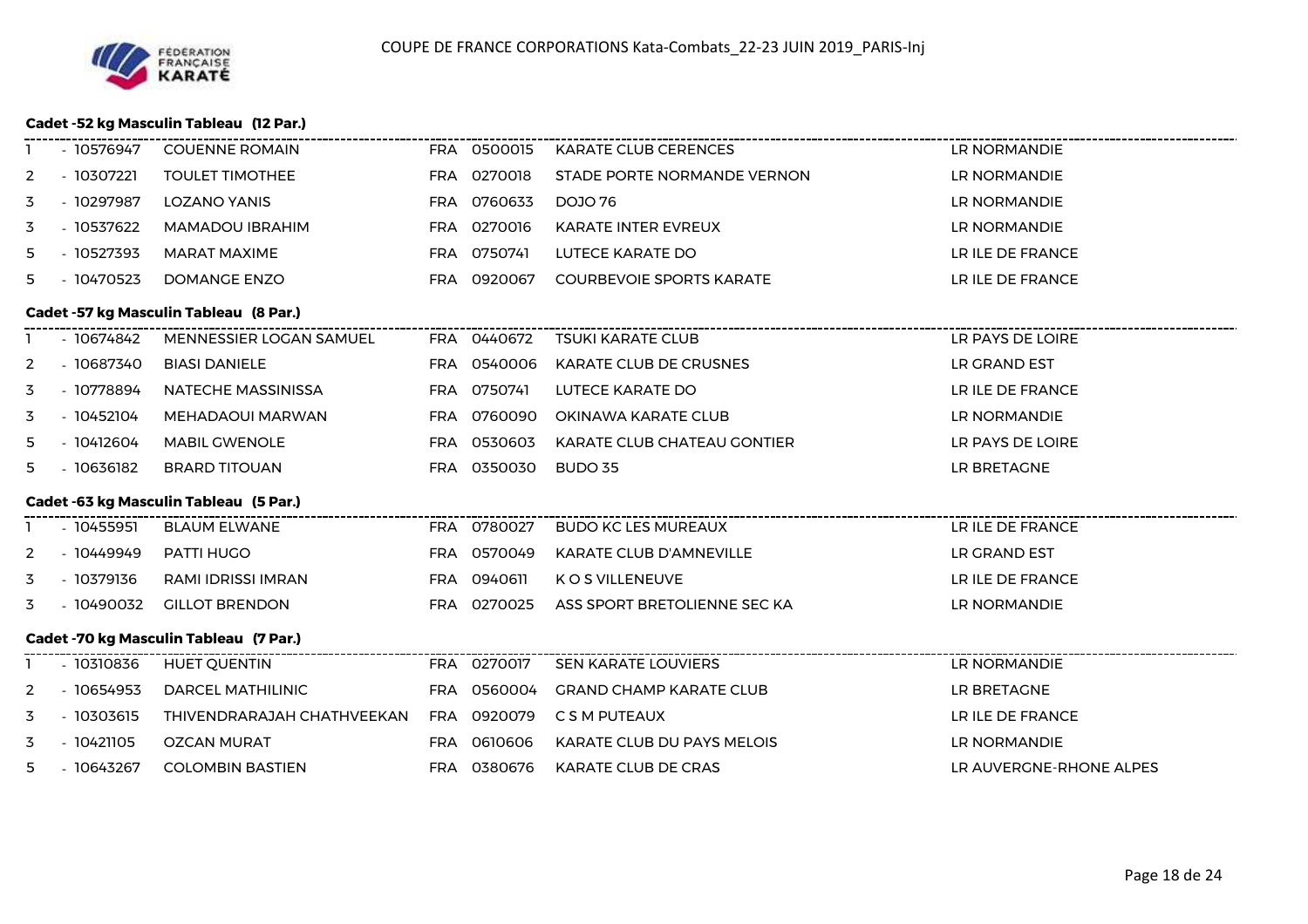

#### **Cadet 70 et + kg Masculin Tableau (2 Par.)**

|    | - 10573453                              | <b>GAIGNON CLEMENT</b>                  |            | FRA 0350030 BUDO 35 |                                       | LR BRETAGNE        |  |  |  |  |
|----|-----------------------------------------|-----------------------------------------|------------|---------------------|---------------------------------------|--------------------|--|--|--|--|
| 2  | - 10660575                              | SATHIYAMOORTHY AKSHAYAAN FRA 0750741    |            |                     | LUTECE KARATE DO                      | LR ILE DE FRANCE   |  |  |  |  |
|    | Junior -55 kg Masculin Tableau (5 Par.) |                                         |            |                     |                                       |                    |  |  |  |  |
|    | - 10179441                              | <b>VIDON HUGO</b>                       |            | FRA 0540006         | KARATE CLUB DE CRUSNES                | LR GRAND EST       |  |  |  |  |
| 2  | $-10648904$                             | DALE JEREMY                             |            | FRA 0910617         | CLUB DES ARTS MARTIAUX KARATE DEFENSE | LR ILE DE FRANCE   |  |  |  |  |
| 3  | $-10192649$                             | <b>SMAIN ADAM</b>                       | <b>FRA</b> | 0780032             | AS SPORTIVE KARATE DO CHESNAY         | LR ILE DE FRANCE   |  |  |  |  |
| 3  | - 10416517                              | MEDDAH NASSIM                           |            | FRA 0590034         | <b>ASPTT LILLE</b>                    | LR HAUTS DE FRANCE |  |  |  |  |
| 5. | - 10708107                              | RAKOTO BRYAN                            | FRA        | 0940606             | <b>KC DE CHARENTON</b>                | LR ILE DE FRANCE   |  |  |  |  |
|    | Junior -61 kg Masculin Tableau (4 Par.) |                                         |            |                     |                                       |                    |  |  |  |  |
|    | $-10576983$                             | LAROUACH OUSSAMA                        |            | FRA 0780743         | <b>ECOUEVILLY KARATE SHOTOKAN</b>     | LR ILE DE FRANCE   |  |  |  |  |
| 2  | - 10764479                              | DI PASQUALE GUILLAUME                   |            | FRA 0570608         | M J C LA PEPINIERE DE YUTZ            | LR GRAND EST       |  |  |  |  |
| 3  | $-10343722$                             | <b>MERLO DENIS</b>                      |            | FRA 0020013         | AS KARATE SOISSONS                    | LR HAUTS DE FRANCE |  |  |  |  |
| 3  | - 10455404                              | <b>BOSSA JONAS</b>                      |            | FRA 0940023         | CSL GMA                               | LR ILE DE FRANCE   |  |  |  |  |
|    |                                         | Junior -68 kg Masculin Tableau (8 Par.) |            |                     |                                       |                    |  |  |  |  |
|    | $-10624127$                             | <b>CLEMENT-MADERE THOMAS</b>            |            | FRA 9730621         | <b>IMED KARAT+ë CLUB 973</b>          | LR GUYANE          |  |  |  |  |
| 2  | - 10649764                              | DERCOLE THEO                            |            | FRA 0510618         | <b>AMICALE JAMIN</b>                  | LR GRAND EST       |  |  |  |  |
| 3  | $-10132804$                             | DERVEAUX ROMAN                          | FRA        | 0950681             | ATHLETIC KARATE ARNOUVILLE            | LR ILE DE FRANCE   |  |  |  |  |
| 3  | $-10715190$                             | <b>VIOLETTE QUENTIN</b>                 | <b>FRA</b> | 0910617             | CLUB DES ARTS MARTIAUX KARATE DEFENSE | LR ILE DE FRANCE   |  |  |  |  |
| 5  | $-10569657$                             | <b>BERGERON ARTHUR</b>                  |            | FRA 0780052         | <b>USM VIROFLAY</b>                   | LR ILE DE FRANCE   |  |  |  |  |
| 5  | - 11033985                              | <b>ROFESSART ROBIN</b>                  | <b>FRA</b> | 0600611             | ASCULTSPTRACY LE MONT                 | LR HAUTS DE FRANCE |  |  |  |  |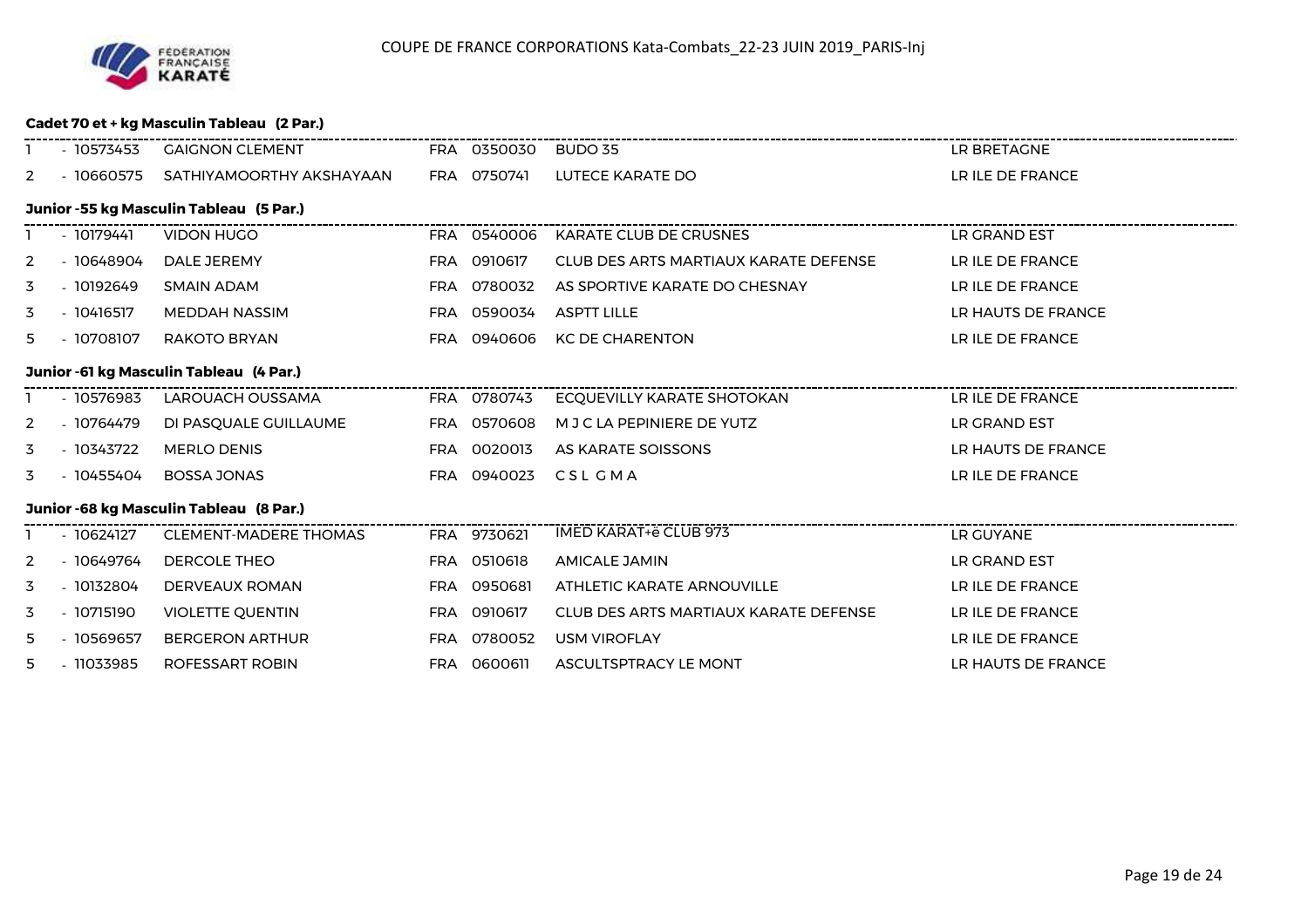#### **Junior -76 kg Masculin Tableau (6 Par.)**

|                | $-10240561$                              | <b>GUL+ûREN BORA</b>                        |  | FRA 0270018 | STADE PORTE NORMANDE VERNON                                     | LR NORMANDIE               |  |  |  |  |
|----------------|------------------------------------------|---------------------------------------------|--|-------------|-----------------------------------------------------------------|----------------------------|--|--|--|--|
| 2              | $-10362428$                              | <b>SIOHAN ERWAN</b>                         |  | FRA 0210023 | UNION SP CHEMINOTS DIJONNAIS                                    | LR BOURGOGNE-FRANCHE COMTE |  |  |  |  |
| 3              | - 10202994                               | <b>VIGNOT JEFFREY</b>                       |  | FRA 0890013 | KARATE CLUB STCLEMENT                                           | LR BOURGOGNE-FRANCHE COMTE |  |  |  |  |
| 3              | - 10404144                               | <b>TRAORE ISMAEL</b>                        |  | FRA 0950655 | KARATE CLUB DEUIL LA BARRE                                      | LR ILE DE FRANCE           |  |  |  |  |
| 5              | - 10534894                               | LI MARTIN                                   |  | FRA 0940023 | CSL GMA                                                         | LR ILE DE FRANCE           |  |  |  |  |
| 5              | $-10811544$                              | NKIALUZITU ROMAIN                           |  | FRA 0780027 | <b>BUDO KC LES MUREAUX</b>                                      | LR ILE DE FRANCE           |  |  |  |  |
|                |                                          | Junior 76 et + kg Masculin Tableau (5 Par.) |  |             |                                                                 |                            |  |  |  |  |
|                | $-10239851$                              | STEILER PIERRE                              |  | FRA 0570618 | KARATE DO SARRALBE                                              | LR GRAND EST               |  |  |  |  |
| 2              | - 10710727                               | <b>CUSSE ANTHONY</b>                        |  | FRA 0020038 | KARATE CLUB SAINT QUENTINOIS                                    | LR HAUTS DE FRANCE         |  |  |  |  |
| 3              | - 10330806                               | <b>FRANSIOLI ARTHUR</b>                     |  | FRA 0750032 | K.A.J.Y.N.                                                      | LR ILE DE FRANCE           |  |  |  |  |
| 3              | - 10536546                               | <b>ZANCHI VASCO</b>                         |  | FRA 0750741 | LUTECE KARATE DO                                                | LR ILE DE FRANCE           |  |  |  |  |
|                | Senior -60 kg Masculin Tableau (10 Par.) |                                             |  |             |                                                                 |                            |  |  |  |  |
|                | - 10380873                               | MAMADOU MAMOUDOU                            |  | FRA 0270016 |                                                                 | LR NORMANDIE               |  |  |  |  |
| $\overline{2}$ | $-10072189$                              | <b>VAULTIER ROMAIN</b>                      |  | FRA 0270017 | SEN KARATE LOUVIERS                                             | LR NORMANDIE               |  |  |  |  |
| 3              | - 10798985                               | PANSA BENJAMIN                              |  | FRA 9730001 | OKINAWA-TE KARATE DO CAYENNE                                    | LR GUYANE                  |  |  |  |  |
| 3              | $-10109525$                              | <b>FALORNI CORENTIN</b>                     |  | FRA 0020038 | KARATE CLUB SAINT QUENTINOIS                                    | LR HAUTS DE FRANCE         |  |  |  |  |
| 5              | - 10399817                               | <b>SALHI THOMAS</b>                         |  | FRA 0750741 | LUTECE KARATE DO                                                | LR ILE DE FRANCE           |  |  |  |  |
| 5              | $-10085755$                              | <b>CLARY TEDDY</b>                          |  | FRA 0020016 | <b>KAMAE CLUB KARATE</b>                                        | LR HAUTS DE FRANCE         |  |  |  |  |
|                |                                          | Senior -67 kg Masculin Tableau (9 Par.)     |  |             |                                                                 |                            |  |  |  |  |
|                | $-11096976$                              | ABOUBACAR A TINNI AMADOU                    |  | FRA 0680014 | -----------------------------<br>ESPERANCE 1893 KARATE MULHOUSE | LR GRAND EST               |  |  |  |  |
| 2              | - 09545915                               | NIVEAU JIMMY                                |  | FRA 0860007 | STADE POITEVIN KARATE SPK                                       | LR NOUVELLE AQUITAINE      |  |  |  |  |
| 3              | $-09391012$                              | <b>DANIEL MAXENCE</b>                       |  | FRA 0920079 | C S M PUTEAUX                                                   | LR ILE DE FRANCE           |  |  |  |  |
| 3              | - 10464179                               | <b>MENDES OUNKANA</b>                       |  | FRA 0270017 | <b>SEN KARATE LOUVIERS</b>                                      | LR NORMANDIE               |  |  |  |  |
| 5              | - 10699869                               | <b>IROGBO ERIC</b>                          |  | FRA 0750741 | LUTECE KARATE DO                                                | LR ILE DE FRANCE           |  |  |  |  |
| 5              | - 11079553                               | <b>ASGHAR IBRAR</b>                         |  | FRA 0750032 | K.A.J.Y.N.                                                      | LR ILE DE FRANCE           |  |  |  |  |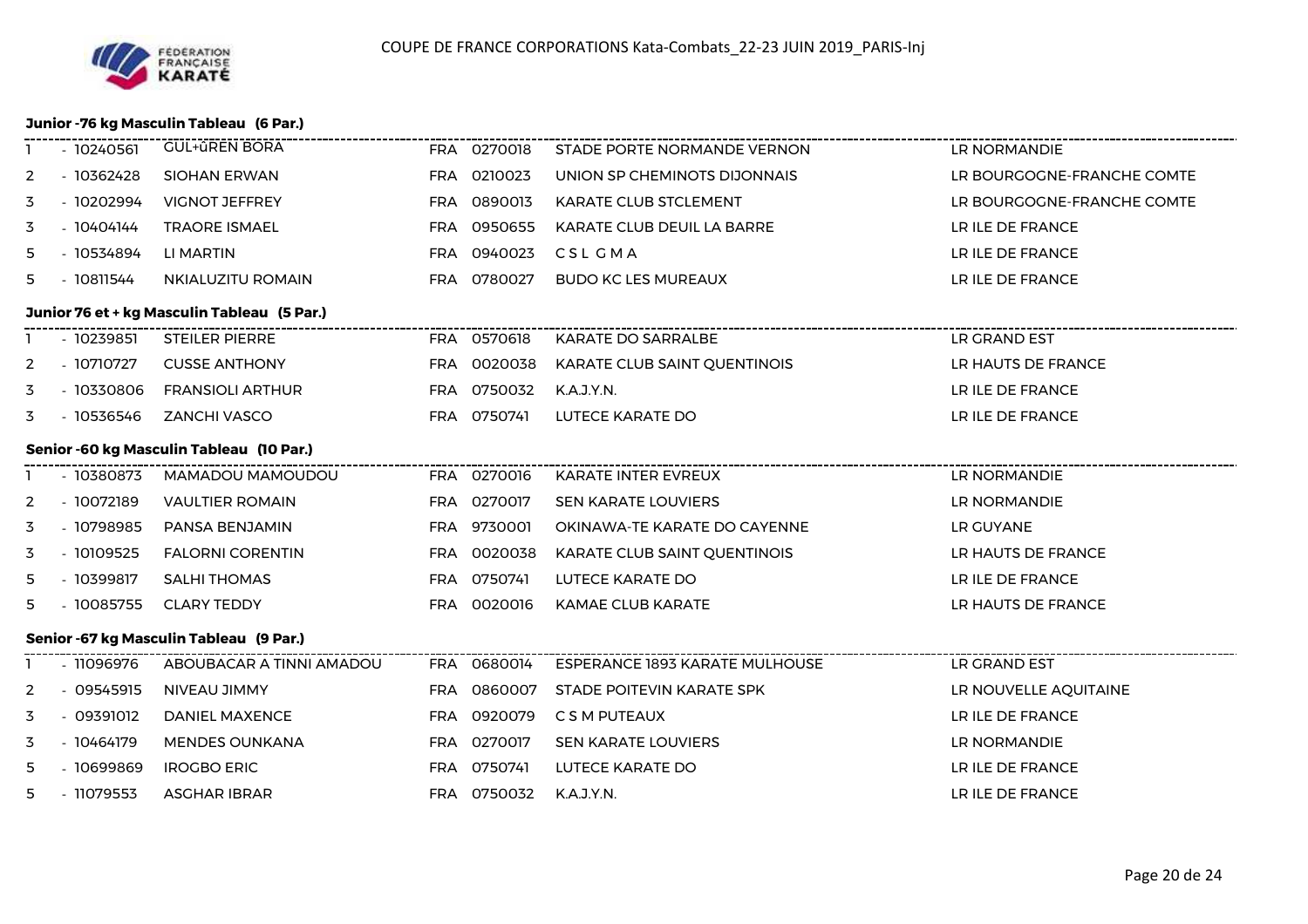#### **Senior -75 kg Masculin Tableau (15 Par.)**

|                | - 10097667                              | PAUDAT MELVIN                                                   |            | FRA 0360608 | <b>SHORYU36 KARATE CLUB ARDENTES</b>   | LR CENTRE VAL DE LOIRE     |  |  |  |  |
|----------------|-----------------------------------------|-----------------------------------------------------------------|------------|-------------|----------------------------------------|----------------------------|--|--|--|--|
| 2              | - 10788144                              | AKONDZO GELIN GARCIA                                            |            | FRA 0750705 | <b>CLUBS OMNISPORTS E G F</b>          | LR ILE DE FRANCE           |  |  |  |  |
| 3              | $-10034166$                             | <b>FARAG ISSA</b>                                               |            | FRA 0950107 | <b>KARATE CLUB DOMONT</b>              | LR ILE DE FRANCE           |  |  |  |  |
| 3              | $-10256568$                             | <b>MACHTOU ADAM</b>                                             |            | FRA 0940611 | K O S VILLENEUVE                       | LR ILE DE FRANCE           |  |  |  |  |
| 5.             | $-10802537$                             | AIOYAN RAMAZI                                                   |            | FRA 0490612 | <b>KARATE TIMING EVOLUTION</b>         | LR PAYS DE LOIRE           |  |  |  |  |
| 5              | $-10888961$                             | <b>BURUNGA OLIVIER</b>                                          |            | FRA 0760090 | OKINAWA KARATE CLUB                    | LR NORMANDIE               |  |  |  |  |
| 7              | $-10145721$                             | D ARAQUY LUCAS                                                  |            | FRA 0750032 | K.A.J.Y.N.                             | LR ILE DE FRANCE           |  |  |  |  |
| 7              | $-09571038$                             | KIKADIDI OCEMA                                                  |            | FRA 0410012 | <b>MONTRICHARD KARATE CLUB</b>         | LR CENTRE VAL DE LOIRE     |  |  |  |  |
|                | Senior -84 kg Masculin Tableau (8 Par.) |                                                                 |            |             |                                        |                            |  |  |  |  |
|                | $-11161258$                             | MAYINGUIDI ADONAI NAEL BRICE FRA 0750705 CLUBS OMNISPORTS E G F |            |             | -------------------------------------  | LR ILE DE FRANCE           |  |  |  |  |
| 2              | $-09143959$                             | <b>MHARCHI MOHAMED</b>                                          |            | FRA 0780743 | ECQUEVILLY KARATE SHOTOKAN             | LR ILE DE FRANCE           |  |  |  |  |
| 3              | - 11069073                              | MOBONDA ROCKY                                                   |            | FRA 0750705 | CLUBS OMNISPORTS E G F                 | LR ILE DE FRANCE           |  |  |  |  |
| 3              | - 10536647                              | <b>LARBAOUI LYES</b>                                            |            | FRA 0270018 | STADE PORTE NORMANDE VERNON            | LR NORMANDIE               |  |  |  |  |
| 5              | $-09421070$                             | <b>MORETTI ALEXIS</b>                                           | FRA        | 0880609     | SHOTOKAN KARATE MATTAINCOURT           | LR GRAND EST               |  |  |  |  |
| 5.             | $-09616441$                             | <b>GIRARD CYRIL</b>                                             |            | FRA 0750032 | K.A.J.Y.N.                             | LR ILE DE FRANCE           |  |  |  |  |
|                |                                         | Senior 84 et + kg Masculin Tableau (11 Par.)                    |            |             |                                        |                            |  |  |  |  |
|                |                                         | - 09054952 CASTRO MORENO SEBASTIEN                              |            |             |                                        |                            |  |  |  |  |
| $\overline{2}$ | - 10797532                              | <b>KIBUEDI PEDRO</b>                                            |            | FRA 0750705 | CLUBS OMNISPORTS E G F                 | LR ILE DE FRANCE           |  |  |  |  |
| 3              | $-10266294$                             | <b>GUERMANN NICOLAS</b>                                         | FRA        | 0570048     | <b>KARATE DO BOULANGE</b>              | LR GRAND EST               |  |  |  |  |
| 3              | - 10594194                              | <b>DELAGE RUI CEDRIC</b>                                        | FRA        | 0510618     | <b>AMICALE JAMIN</b>                   | LR GRAND EST               |  |  |  |  |
| 5              | $-09295682$                             | <b>MAIOU SOFIANE</b>                                            | <b>FRA</b> | 0890602     | APPOIGNY KARATE SHOTOKAN ARTS MARTIAUX | LR BOURGOGNE-FRANCHE COMTE |  |  |  |  |
| 5              | $-09207583$                             | LUCAS MATHIEU                                                   |            | FRA 0270018 | STADE PORTE NORMANDE VERNON            | LR NORMANDIE               |  |  |  |  |
| 7              | $-10951204$                             | <b>BOUROUBA OUASSINI</b>                                        |            | FRA 0780014 | <b>CLUB KARATE OKINAWA</b>             | LR ILE DE FRANCE           |  |  |  |  |
| 7              | $-10023821$                             | RIGAUDEAU MATTHIAS                                              |            | FRA 0490612 | <b>KARATE TIMING EVOLUTION</b>         | LR PAYS DE LOIRE           |  |  |  |  |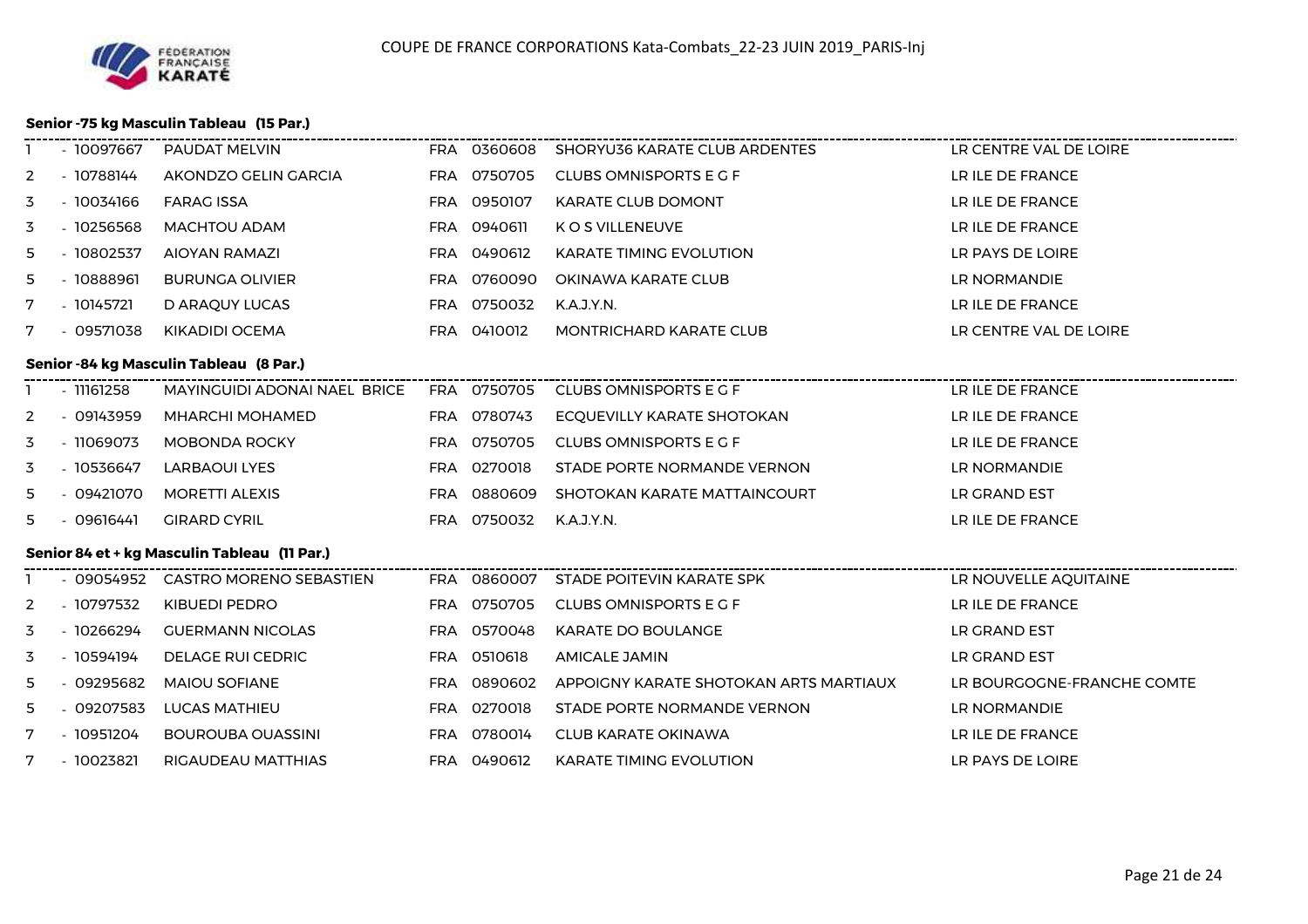

#### **Vétéran 1 -67 kg Masculin Tableau (5 Par.)**

|             | $-09044482$                                 | POTHIER JEREMY                               |            | FRA 0750821 | <b>DOJO KIKENTAI</b>                | LR ILE DE FRANCE           |  |  |  |  |  |
|-------------|---------------------------------------------|----------------------------------------------|------------|-------------|-------------------------------------|----------------------------|--|--|--|--|--|
| 2           | $-09239962$                                 | <b>CUVELIER GILLES</b>                       |            | FRA 0950655 | KARATE CLUB DEUIL LA BARRE          | LR ILE DE FRANCE           |  |  |  |  |  |
| 3           | $-10808244$                                 | <b>MARIA ALEXANDRE</b>                       | FRA        | 0770621     | <b>AKS MEAUX</b>                    | LR ILE DE FRANCE           |  |  |  |  |  |
| 3           | - 10897957                                  | <b>CAPPELLO TONY</b>                         |            | FRA 0590161 | <b>KARATE CLUB MONTIGNY</b>         | LR HAUTS DE FRANCE         |  |  |  |  |  |
| 5.          | - 11086717                                  | <b>GAUTIER JEROME</b>                        |            | FRA 0780032 | AS SPORTIVE KARATE DO CHESNAY       | LR ILE DE FRANCE           |  |  |  |  |  |
|             | Vétéran 1 -75 kg Masculin Tableau (10 Par.) |                                              |            |             |                                     |                            |  |  |  |  |  |
|             | $-01186273$                                 | <b>MEHADAOUI FARID</b>                       |            | FRA 0760090 | OKINAWA KARATE CLUB                 | LR NORMANDIE               |  |  |  |  |  |
| 2           | $-10548806$                                 | LEVENEUR LAURENT                             |            | FRA 0270010 | CL SP BEAUMONTAIS C S B             | LR NORMANDIE               |  |  |  |  |  |
| 3           | $-09529329$                                 | SIDIBE IBRAHIM                               |            | FRA 0930603 | <b>SHINTO KARATE RYU</b>            | LR ILE DE FRANCE           |  |  |  |  |  |
| 3           | $-10124835$                                 | <b>BAYEN CHRISTOPHE</b>                      |            | FRA 0510018 | ASPTT CHALON EN CHAMPAGNE           | LR GRAND EST               |  |  |  |  |  |
| 5           | $-01302024$                                 | MEYER WILLIAM                                |            | FRA 0680014 | ESPERANCE 1893 KARATE MULHOUSE      | LR GRAND EST               |  |  |  |  |  |
| 5.          | - 10982564                                  | <b>MEZOUAR MOURAD</b>                        | <b>FRA</b> | 0600019     | OLYMPIC KARATE CL DE BEAUVAIS       | LR HAUTS DE FRANCE         |  |  |  |  |  |
| 7           | $-10906800$                                 | <b>BARBIER NICOLAS</b>                       |            | FRA 0570048 | <b>KARATE DO BOULANGE</b>           | LR GRAND EST               |  |  |  |  |  |
| $7^{\circ}$ | $-01479605$                                 | CROISEAU J+ëROME                             | <b>FRA</b> | 0720004     | A S L - C O P KARATE                | LR PAYS DE LOIRE           |  |  |  |  |  |
|             |                                             | Vétéran 1 - 84 kg Masculin Tableau (10 Par.) |            |             |                                     |                            |  |  |  |  |  |
|             | $-01174607$                                 | <b>GADOUCHE SID HAMED</b>                    |            | FRA 0950622 | <b>TSUKI KARATE CLUB</b>            | LR ILE DE FRANCE           |  |  |  |  |  |
| 2           | $-01365027$                                 | <b>LEROY GABRIEL</b>                         |            | FRA 0020038 | <b>KARATE CLUB SAINT OUENTINOIS</b> | LR HAUTS DE FRANCE         |  |  |  |  |  |
| 3           | $-10253461$                                 | <b>LEROY SEBASTIEN</b>                       |            | FRA 0600012 | U S C KARATE SHOTOKAN               | LR HAUTS DE FRANCE         |  |  |  |  |  |
| 3           | - 10779434                                  | KADDOURI ABDELBAKI                           | FRA        | 0890013     | <b>KARATE CLUB STCLEMENT</b>        | LR BOURGOGNE-FRANCHE COMTE |  |  |  |  |  |
| 5.          | $-10642208$                                 | <b>MERLO CHRISTIAN</b>                       |            | FRA 0020013 | AS KARATE SOISSONS                  | LR HAUTS DE FRANCE         |  |  |  |  |  |
| 5.          | $-01331109$                                 | <b>DOULS THIERRY</b>                         |            | FRA 0120604 | ASSOC SHOTOKAN BUDO RIEUPEYROUX     | LR OCCITANIE               |  |  |  |  |  |
|             |                                             |                                              |            |             |                                     |                            |  |  |  |  |  |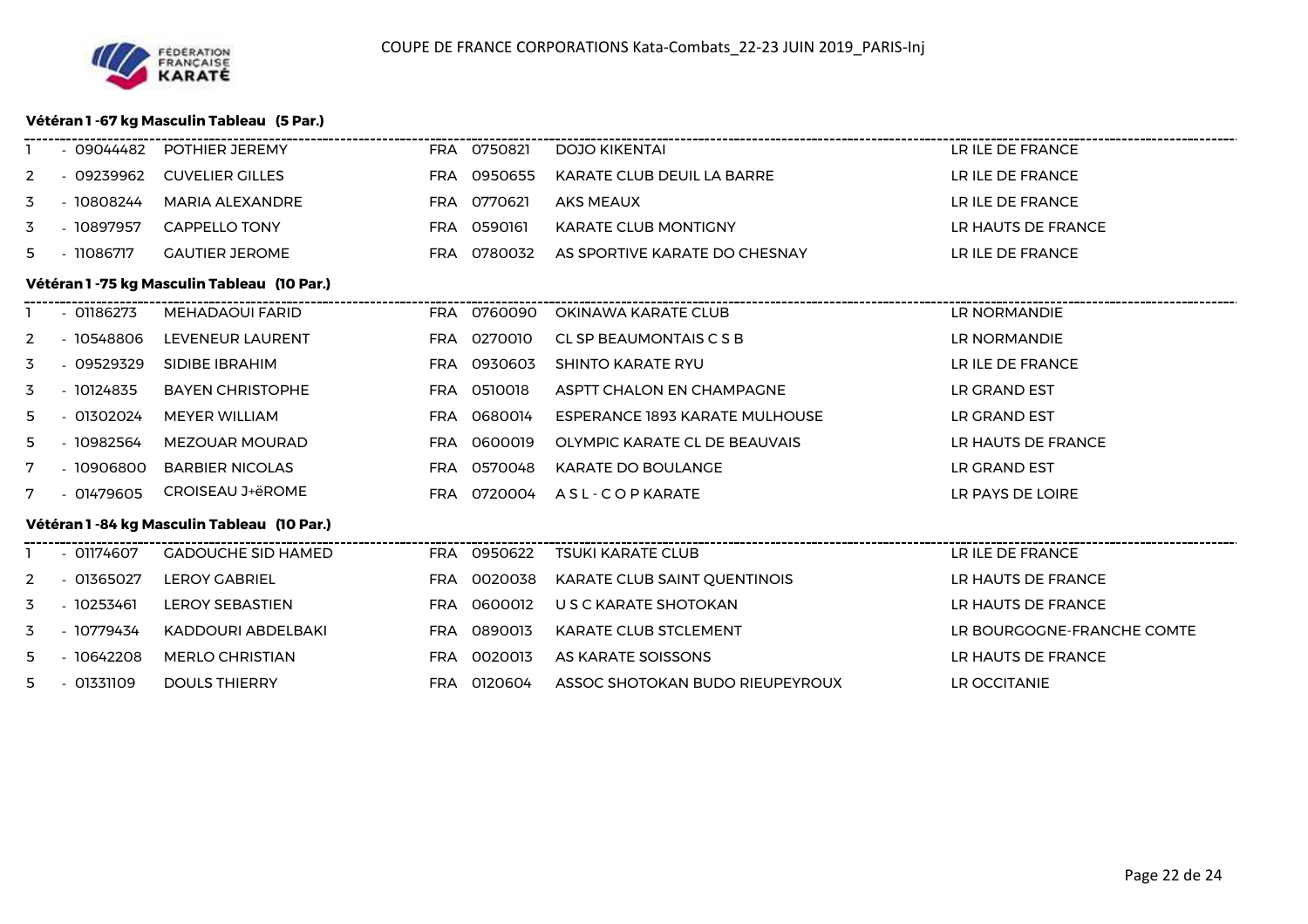

## **Vétéran 1 84kg et + kg Masculin Tableau (9 Par.)**

| - 08982417                                 | BARBARIN REMI                 |                           |             | AS SPORTIVE DE FONTAINE KARATE                                                                                                                                                                                                                                                            | LR AUVERGNE-RHONE ALPES         |  |  |  |  |  |
|--------------------------------------------|-------------------------------|---------------------------|-------------|-------------------------------------------------------------------------------------------------------------------------------------------------------------------------------------------------------------------------------------------------------------------------------------------|---------------------------------|--|--|--|--|--|
| $-01440483$                                | <b>OBAME GAETAN</b>           |                           |             | STADE POITEVIN KARATE SPK                                                                                                                                                                                                                                                                 | LR NOUVELLE AQUITAINE           |  |  |  |  |  |
| - 01411449                                 | <b>GLONDU CHRISTOPHE</b>      |                           |             | KCVO                                                                                                                                                                                                                                                                                      | LR ILE DE FRANCE                |  |  |  |  |  |
| - 10578075                                 |                               |                           |             | <b>BUDO KC LES MUREAUX</b>                                                                                                                                                                                                                                                                | LR ILE DE FRANCE                |  |  |  |  |  |
| - 10524825                                 | <b>BIGNAUX PASCAL</b>         |                           |             | CL SP BEAUMONTAIS C S B                                                                                                                                                                                                                                                                   | LR NORMANDIE                    |  |  |  |  |  |
| $-10836959$                                | <b>CUSSE LUDOVIC</b>          |                           |             | KARATE CLUB BOHAIN                                                                                                                                                                                                                                                                        | LR HAUTS DE FRANCE              |  |  |  |  |  |
| Vétéran 2 -67 kg Masculin Tableau (5 Par.) |                               |                           |             |                                                                                                                                                                                                                                                                                           |                                 |  |  |  |  |  |
| - 00842399                                 | <b>CUVELIER DIDIER</b>        |                           |             |                                                                                                                                                                                                                                                                                           | LR ILE DE FRANCE                |  |  |  |  |  |
|                                            | PINNA J CARLE                 |                           |             | STADE OLYMPIQUE ROSNEEN                                                                                                                                                                                                                                                                   | LR ILE DE FRANCE                |  |  |  |  |  |
| - 01210770                                 | DEMARLY DAVID                 |                           |             | KARATE CLUB BUIRE VERVINS                                                                                                                                                                                                                                                                 | LR HAUTS DE FRANCE              |  |  |  |  |  |
| - 10204155                                 | <b>FICHAUX JACKY</b>          |                           |             | KARATE CLUB TETEGHEM                                                                                                                                                                                                                                                                      | LR HAUTS DE FRANCE              |  |  |  |  |  |
| Vétéran 2 -75 kg Masculin Tableau (7 Par.) |                               |                           |             |                                                                                                                                                                                                                                                                                           |                                 |  |  |  |  |  |
| - 01060526                                 | LAROUQUIE PIERRE              |                           |             | BUDOKAI KARATE CLUB DE BRIVE                                                                                                                                                                                                                                                              | LR NOUVELLE AQUITAINE           |  |  |  |  |  |
| - 01509292                                 | <b>SIOHAN BRUNO</b>           |                           |             | UNION SP CHEMINOTS DIJONNAIS                                                                                                                                                                                                                                                              | LR BOURGOGNE-FRANCHE COMTE      |  |  |  |  |  |
| - 09431373                                 | SILVA JOSE CARLOS             |                           |             | <b>CSCP KARATE - FULL CONTACT</b>                                                                                                                                                                                                                                                         | LR ILE DE FRANCE                |  |  |  |  |  |
| $-10386518$                                | <b>KESIC NIKOLA</b>           |                           |             | STADE OLYMPIQUE ROSNEEN                                                                                                                                                                                                                                                                   | LR ILE DE FRANCE                |  |  |  |  |  |
|                                            | DECLUNDER CHRISTOPHE          |                           |             | FACHES THUMESNIL ASS KARATE                                                                                                                                                                                                                                                               | LR HAUTS DE FRANCE              |  |  |  |  |  |
| Vétéran 2 -84 kg Masculin Tableau (5 Par.) |                               |                           |             |                                                                                                                                                                                                                                                                                           |                                 |  |  |  |  |  |
| - 01006342                                 | <b>AUBRY FRANCK</b>           |                           |             | OLYMPIC KARATE CL DE BEAUVAIS                                                                                                                                                                                                                                                             | LR HAUTS DE FRANCE              |  |  |  |  |  |
| $-01408357$                                | <b>CARBONNELLE CHRISTOPHE</b> |                           |             | OLYMPIC KARATE CL DE BEAUVAIS                                                                                                                                                                                                                                                             | LR HAUTS DE FRANCE              |  |  |  |  |  |
| $-00690235$                                | <b>DEKREON ERIC</b>           |                           |             | TANSEI KARATE                                                                                                                                                                                                                                                                             | LR GRAND EST                    |  |  |  |  |  |
| $-10705866$                                | <b>ENGEL FRANCOIS</b>         |                           |             | NICE R                                                                                                                                                                                                                                                                                    | LR ILE DE FRANCE                |  |  |  |  |  |
|                                            |                               |                           | FRA 0370615 | KARATE CLUB VAL DE CISSE                                                                                                                                                                                                                                                                  | LR CENTRE VAL DE LOIRE          |  |  |  |  |  |
|                                            | $-09162319$<br>- 01181088     | 5 - 10980080 PAYEN GILLES |             | FRA 0860007<br>FRA 0930080<br>NYONGONI ELUMBA PATRICK PATOU FRA 0780027<br>FRA 0270010<br>FRA 0020003<br>FRA 0930040<br>FRA 0020652<br>FRA 0590749<br>FRA 0190006<br>FRA 0210023<br>FRA 0750077<br>FRA 0930040<br>FRA 0590028<br>FRA 0600019<br>FRA 0600019<br>FRA 0680695<br>FRA 0750873 | FRA 0380631<br>FRA 0930080 KCVO |  |  |  |  |  |